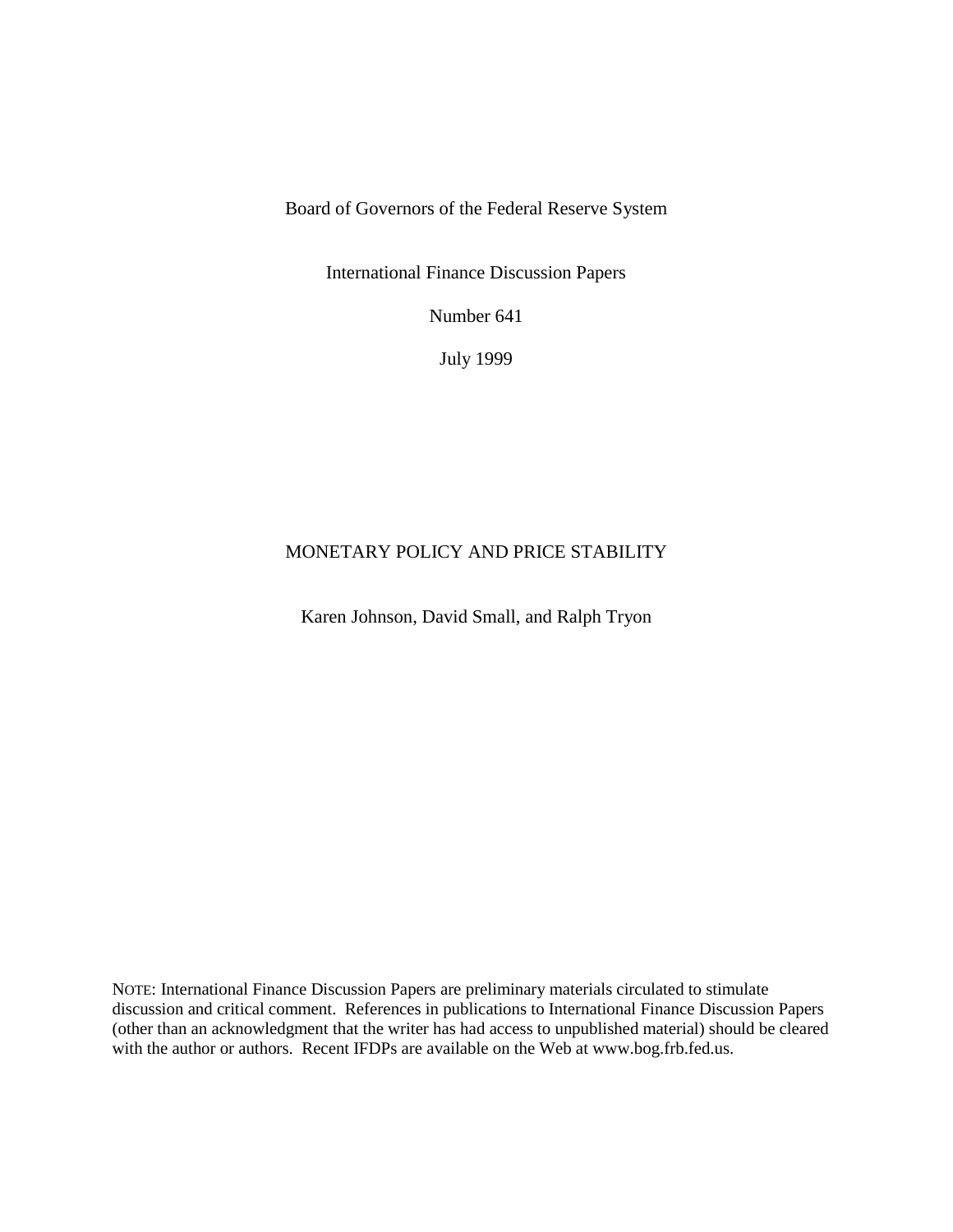## MONETARY POLICY AND PRICE STABILITY

Karen Johnson, David Small, and Ralph Tryon\*

Abstract: This paper explores issues that arise in implementing monetary policy under conditions of sustained price stability. We discuss several issues that concern the selection of a central bank's inflation objective: price measurement questions must be recognized in articulating the goals of monetary policy under sustained low inflation, questions about the behavior of other key nominal variables, particularly wages, when price increases are on average about zero, and the possibility of other channels through which conditions of very low inflation change relationships within the real economy. We present a framework for analyzing monetary policy reaction functions that can illuminate the choices facing policy makers in a regime of price stability. The zero lower bound on nominal interest rates is a potential constraint on monetary policy when nominal interest rates are low on average, which will tend to be the case when long-term inflation is low. We summarize the results of research done at the Federal Reserve to clarify these issues for the United States and consider the availability and effectiveness of alternative policy tools when the nominal interest rate is at the zero bound.

Keywords: inflation, interest rate policy, zero lower bound, Taylor rules.

\*Prepared for a conference on "Possibilities and Limitations of Monetary Policy" held on June 10-11, 1999 at the Austrian National Bank in Vienna, Austria. The authors are economists on the staff of the Board of Governors of the Federal Reserve System and would like to thank David Bowman, Dale Henderson and Nathan Sheets for helpful discussions and comments. Correspondence: Board of Governors of the Federal Reserve System, Washington, D.C. 20551. E-mail: karen.johnson@frb.gov, smalld@frb.gov, ralph.tryon@frb.gov. The views expressed in this paper are solely the responsibility of the authors and should not be interpreted as reflecting the views of the Board of Governors of the Federal Reserve system or any other person associated with the Federal Reserve System.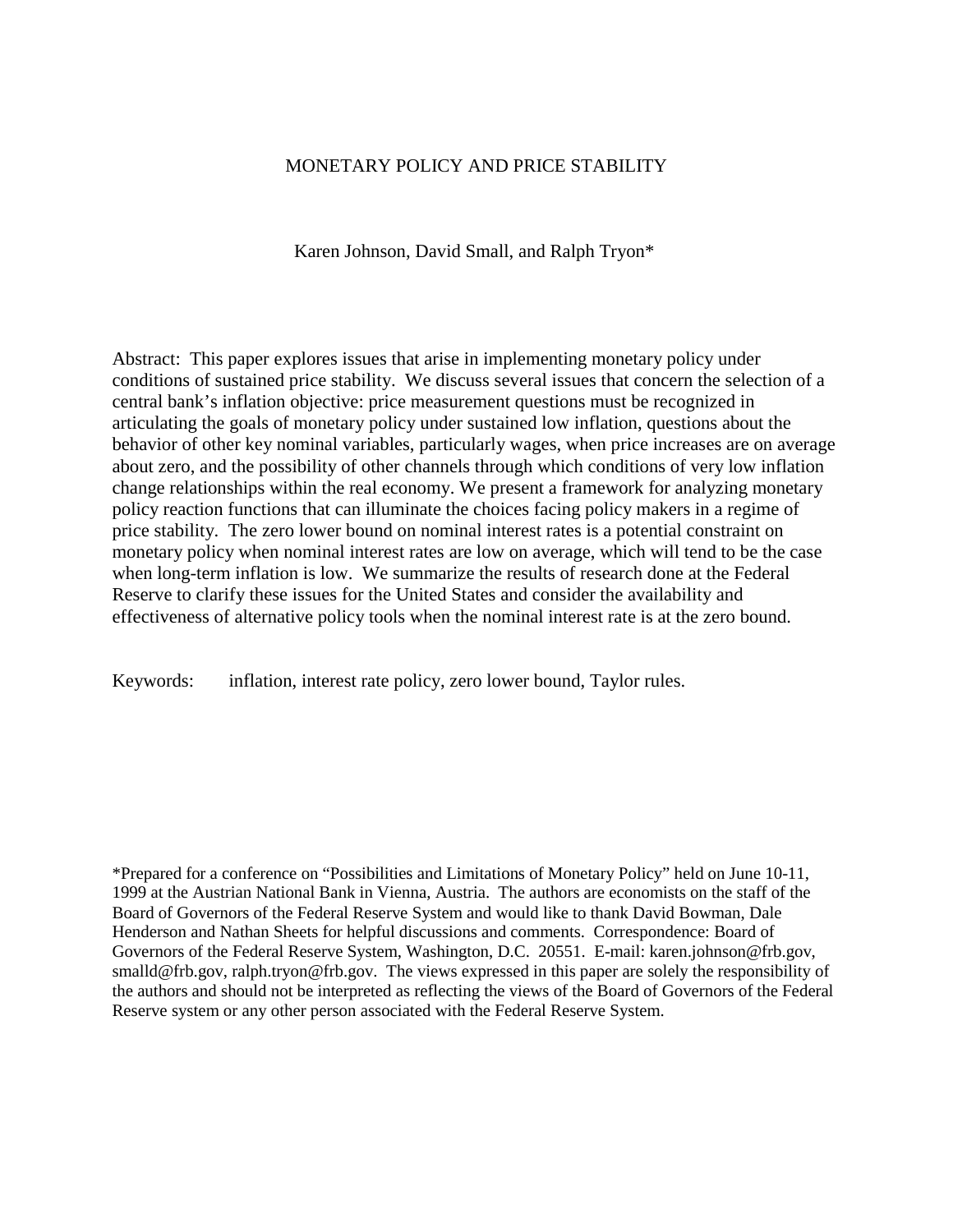## **Introduction**

 $\overline{a}$ 

The decade of the 1990s has witnessed a surprising, and most welcome, slowing of inflation in most industrial countries and many developing countries. Average consumer price inflation in the OECD countries has declined from 12-1/2 percent in 1980 to less than two percent in 1998.<sup>1</sup> Along with this price deceleration has come a generally accepted view among policy authorities, and also in academic circles, that the primary responsibility of central banks and monetary policy should be to maintain at least this degree of price stability, if not to reduce inflation even further.

In response to these developments, some debate has emerged about whether conditions of price stability pose special problems for monetary policy. In this paper, we explore some issues that arise with respect to implementing monetary policy under conditions of sustained price stability. In particular, we summarize the analysis undertaken on these issues at the Federal Reserve Board. Before beginning this discussion, we review recent experience and selected historical episodes of price stability in the United States and Japan. Experience with near price stability has been limited, and does not yet provide a basis for reaching definite conclusions about the implications of near price stability for monetary policy.

When the inflation rate is clearly higher than desired, policy makers are primarily concerned with the transition costs of lowering inflation and the speed with which they should seek to accomplish that objective. A considerable literature on these issues exists. In this paper, we will not be addressing the question of transition costs. Rather, we focus on monetary policy under conditions of ongoing price stability. We study the implications of price stability both for the formulation of monetary policy (that is, for setting inflation objectives and choosing a strategy for meeting them), and for the implementation of monetary policy (that is, the use of various tools in carrying out the chosen policy).

We begin by reviewing briefly episodes from historical and current experience to show that under conditions of very low inflation or even deflation, such as during the Great Depression

<sup>&</sup>lt;sup>1</sup> Annual average; excluding the Czech Republic, Greece, Hungary, Mexico, Poland, and Turkey.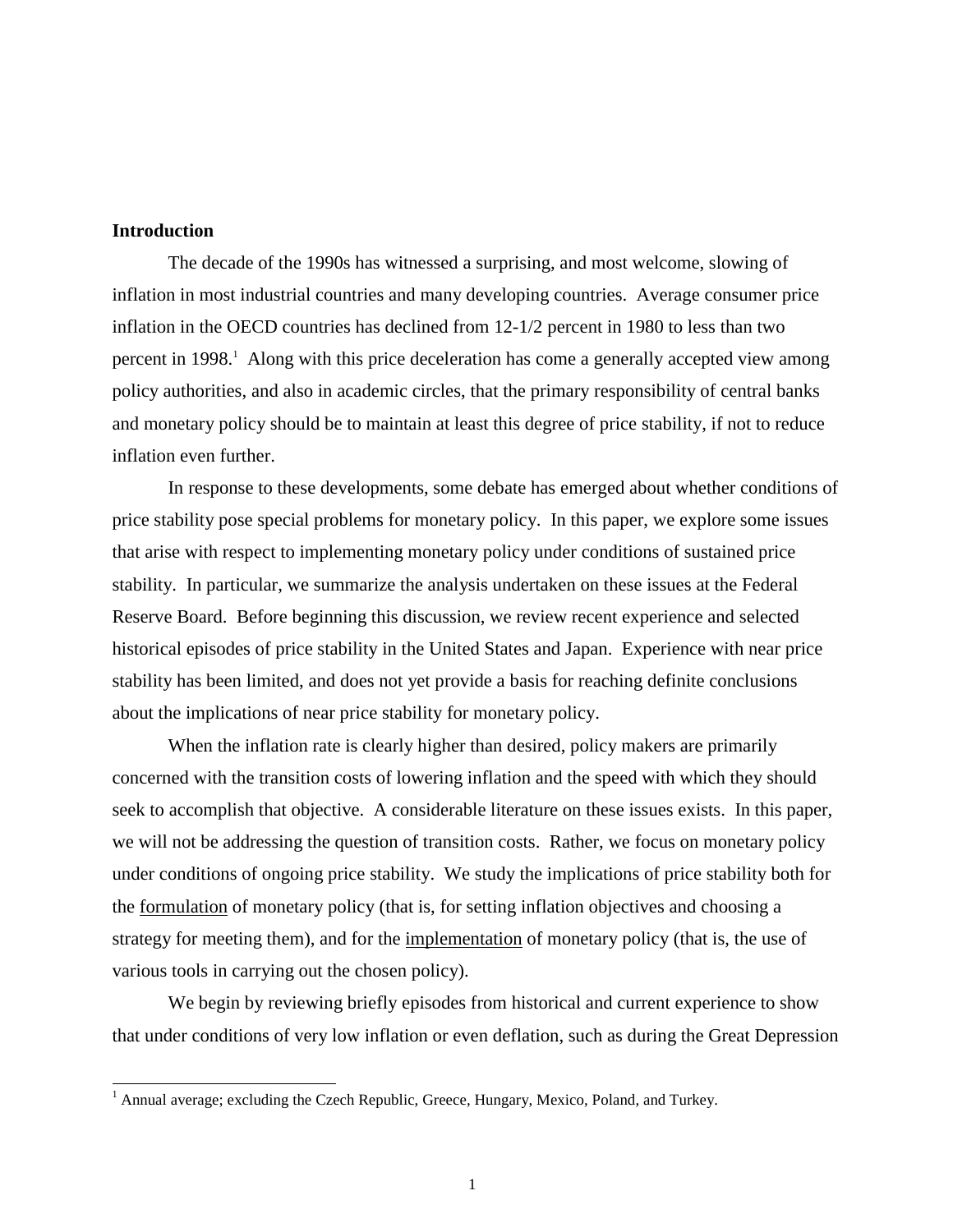in the United States or Japan now, there can be limits on the ability of monetary policy to restore aggregate demand in response to economic collapse. However, during other episodes, such as the United States in the mid-1950's and in the current period, we have observed price stability or near price stability and continued economic expansion.

 We next discuss several issues that concern the selection of the inflation objective. First, there are price measurement questions that have to be recognized in articulating the goals of monetary policy under sustained low inflation. Second, there are questions of the behavior of other key nominal variables, wages in particular, when price increases are on average about zero. If nominal wages behave in an asymmetric fashion and rise in markets when demand is strong but resist declining in those markets where demand is weak, firms will on average face higher labor costs in periods of very low inflation or declining prices. Third, there may be other channels through which conditions of very low inflation change relationships within the real economy. Examples of such channels include factors linking inflation with productivity growth and with the rate of unemployment consistent with stable inflation (the NAIRU).

A major constraint on both the formulation and implementation of monetary policy under conditions of price stability is the "zero bound" on nominal interest rates.<sup>2</sup> Nominal rates cannot fall below zero because cash is an alternative store of value. Cash dominates all other nominal assets in terms of liquidity and other characteristics save one: cash pays no interest. So if any other nominal asset paid a negative interest rate, private agents would refuse to hold that asset until its rate of return rose at least to zero.

The zero lower bound on nominal interest rates is likely to become a constraint on monetary policy when nominal interest rates are low on average, which will tend to be the case when long-term inflation is low. In that case, when confronted with a weakening economy, the central bank may find that even though it has lowered its normal policy rate very close to zero, the economy has not recovered. In order to avoid such an outcome, policy authorities might choose a higher inflation objective so that, on average, nominal interest rates are higher and there is more room to lower interest rates should the need arise. Also, policy makers might alter their policy reaction function when the economy is at or near the target of price stability in contrast to when it is somewhat farther from it.

 $2^{2}$  For simplicity, we assume the lower bound for nominal interest rates is zero. Nominal yields dropped very slightly below zero in the United States during the Great Depression and in Japan recently.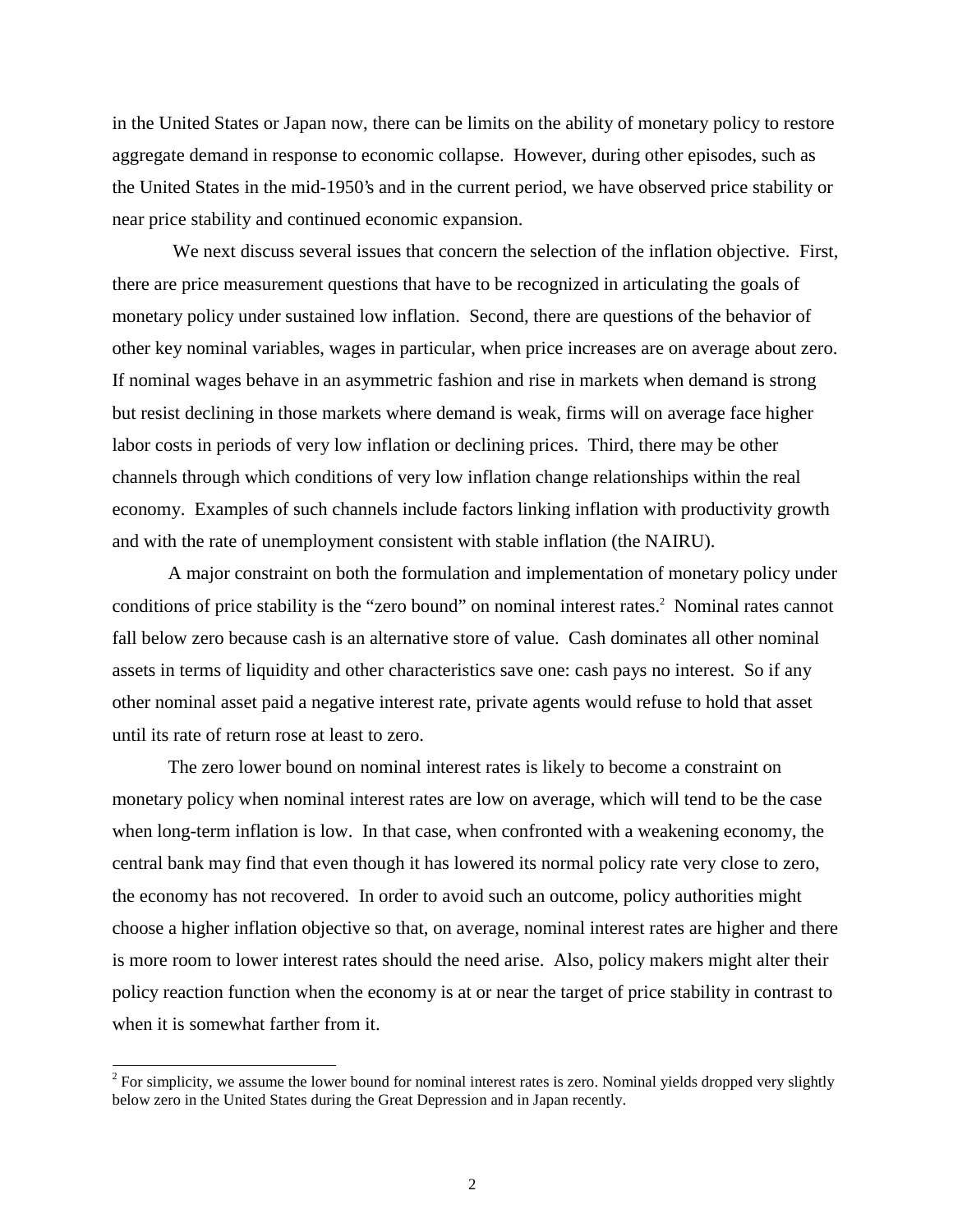In this paper, we summarize the results of research done at the Federal Reserve to clarify these issues for the United States. We also consider the availability and effectiveness of alternative policy tools when the nominal interest rate tool is at the zero bound constraint. Finally, we present a framework for analyzing monetary policy reaction functions that can illuminate the choices facing policy makers in a regime of price stability.

#### **1. Historical and Current Experience with Price Stability**

History offers only limited opportunities to examine industrial countries in an environment of sustained low inflation. Some of those experiences have been quite painful for the countries involved, notably for the United States during its Great Depression and for Japan currently. But for the United States in the 1950s and early 1960s, very low inflation by and of itself did not seem to hinder the conduct of monetary policy. And over recent years, the low inflation in the United States has been associated with strong economic growth and a need to keep short-term real interest rates rather high.

#### **Low inflation and Economic Stagnation**

 An overview of the performance of the U.S. economy during the period of the Great Depression is provided in Figure 1. As can be seen in the top two panels, the price level in the United States was little changed on net from 1920 to 1945, although the rates of inflation and deflation were quite variable and, presumably, quite unpredictable. As shown by the thickest shaded region in all panels, the Great Depression started in 1929, as dated by the National Bureau of Economic Research (NBER), and continued into 1933. During this period, the Federal Reserve lowered short-term nominal interest rates from about 4 percent in 1929 to virtually zero in 1933, with the short-rate staying at about zero into the 1940s. However, as deflation took hold over this period, estimated short-term real interest rates actually rose through 1933, as shown in the middle right panel.

In retrospect, if the Federal Reserve had lowered nominal interest rates earlier and more aggressively, the deflation of the Great Depression might have been more modest, or perhaps even avoided, because inflation would have been higher and real interest rates lower even though nominal rates were zero. But the Great Depression was also characterized by a banking sector that, at times, was either literally shut down or was open but was contracting loans to businesses and individuals. As shown in the bottom right panel, loan growth at commercial banks was

3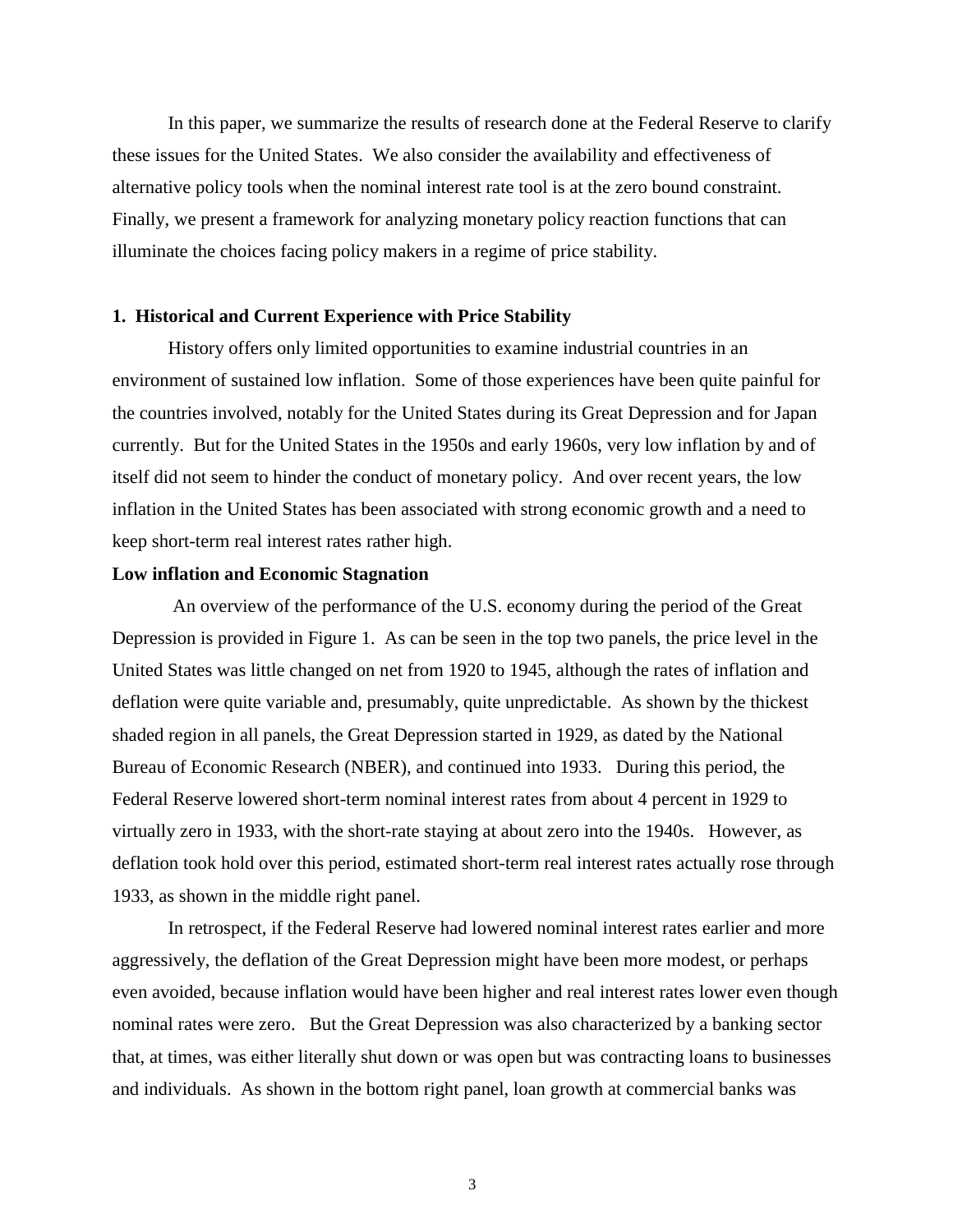Figure 1 The U.S. Great Depression





Short-term Nominal Interest Rate







Short-Term Real Interest Rate



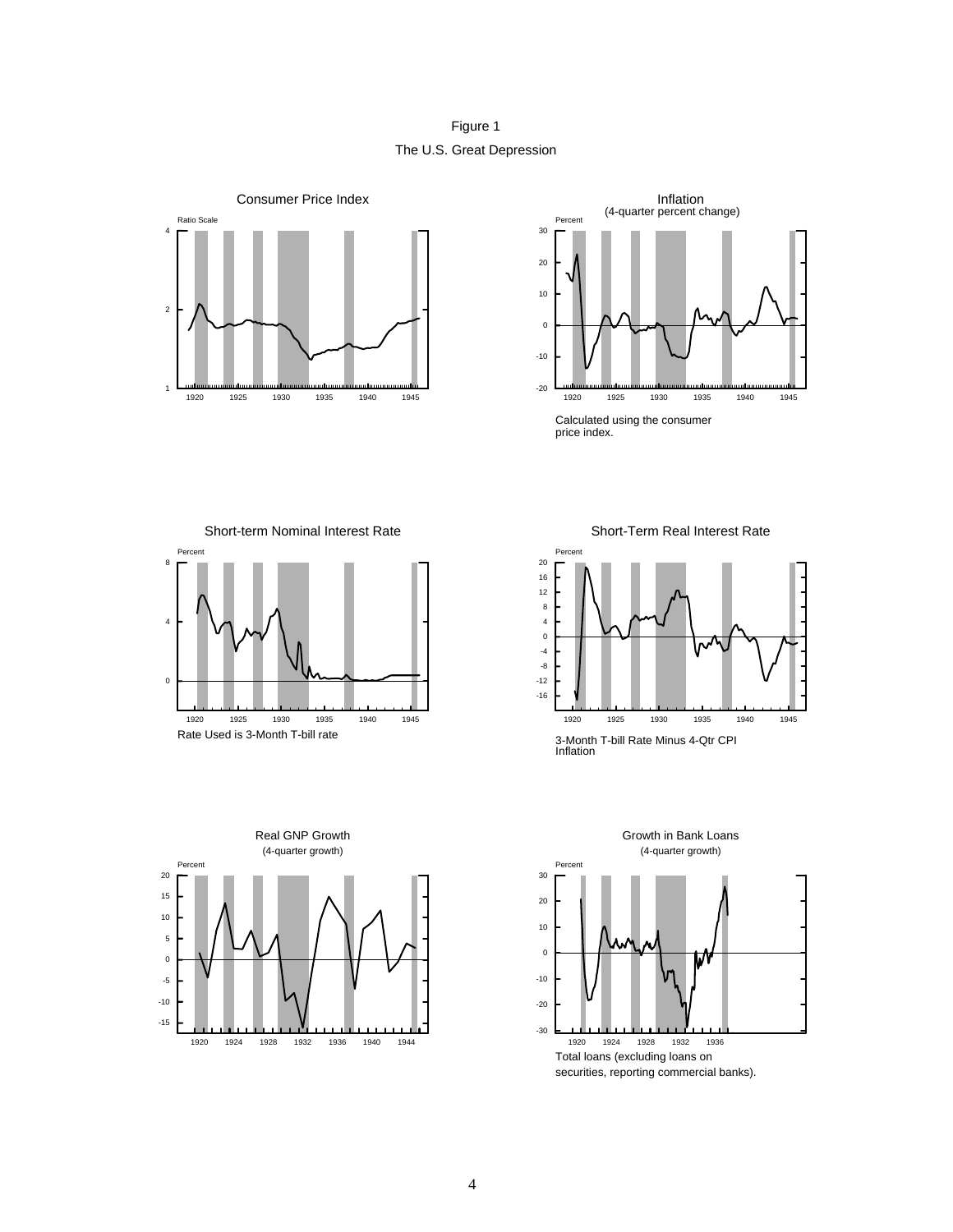negative for most of the Great Depression and for some time thereafter. This undoubtedly was a drag on aggregate demand and shut down a channel through which monetary policy, in normal times, affects aggregate demand. Reaching the zero bound is almost certainly more problematic in such situations of financial stress than it is when financial intermediaries are healthy.

 Stated alternatively in terms of the tools of monetary policy, if the zero bound is a potential problem, the monetary authority would want to monitor the health of financial institutions with extra vigilance and take precautions that it has at its disposal tools that can directly address any problems with intermediaries. Tools such as these were used in the United States in the early 1990s to deal with the problems in the thrift industry. The need for such tools is less pressing when nominal interest rates are positive. At such times, the central bank can boost the values of bank assets, improving the liquidity and solvency of banks, by lowering interest rates.

The zero bound has also arguably been a problem recently for Japan, as shown in Figure 2. Japanese economic experience has been strongly influenced by asset price declines and shifts in the stance of fiscal policy over recent years. It is beyond the scope of this paper to consider the impacts of these fiscal measures in particular. But, in the event, monetary policy has apparently been constrained by the zero bound. Short-term interest rates are near zero, as the Bank of Japan's overnight rate has been reduced below five basis points. And as in the United States during the Great Depression, the growth in loans by the banking sector has fallen dramatically, as shown in the bottom right panel of Figure 2.

In this situation, the Bank of Japan has used new tools to try to stimulate private-sector lending. In late 1995, the Bank of Japan implemented repurchase agreements using commercial paper, in an attempt to circumvent the traditional bank-lending channels and provide new funds to the commercial paper market. On average during 1998, the Bank of Japan held, through such repurchase agreements, about one-third of the outstanding stock of commercial paper. In November of 1998, the Bank of Japan expanded its commercial paper activities by extending from 3 months to 1 year the maturity of the commercial paper eligible for repurchase. It also established a temporary lending facility, which was in existence through the first quarter of 1999. This temporary facility made funds available to financial institutions equal to 50 percent of the increase in loans extended by each institution during the fourth quarter of 1998, provided that 50 percent or more of the collateral consisted of private corporations' debt obligations. The Bank of

5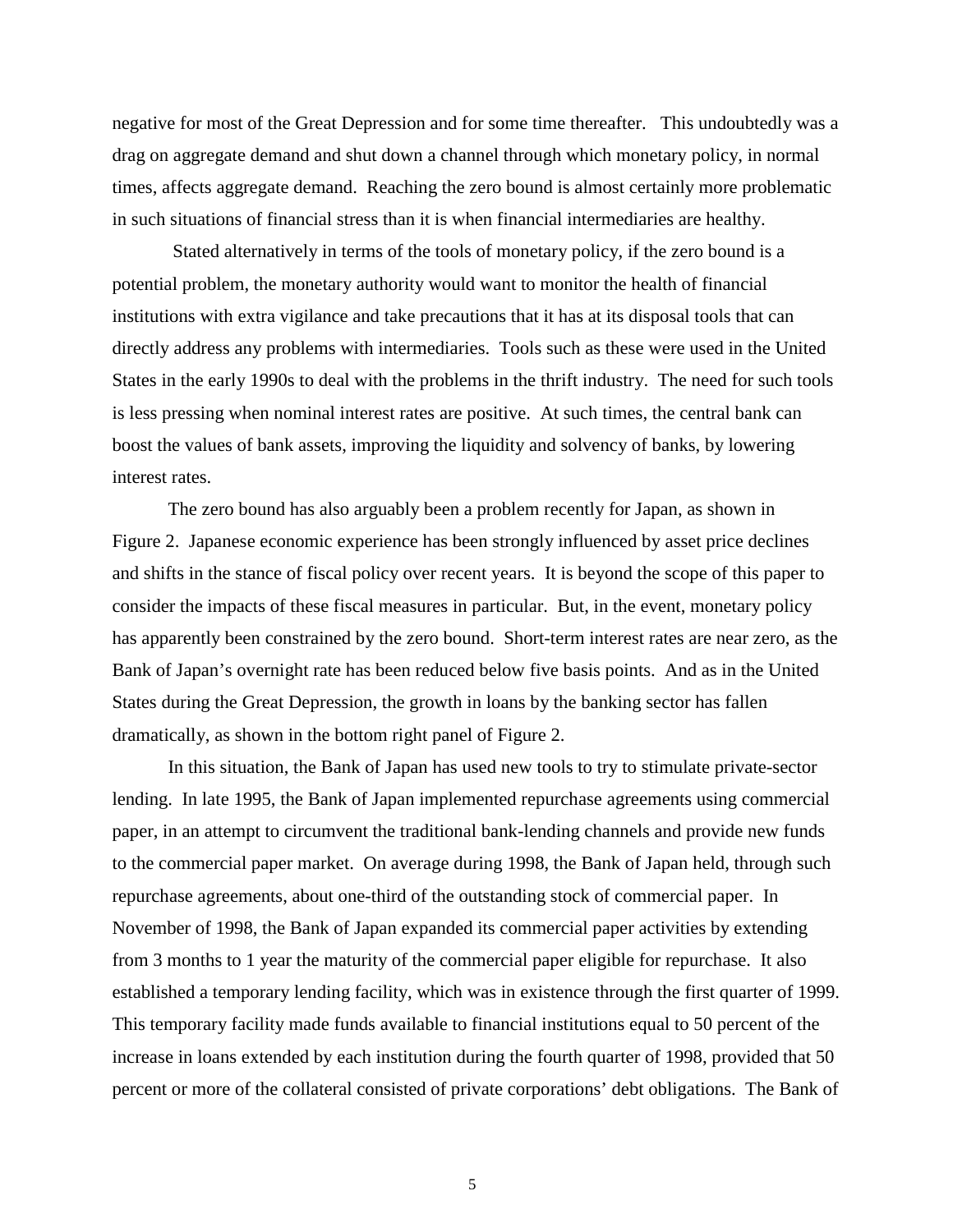Recent Japanese Economic Performance Figure 2





Short-Term Nominal Interest Rate





Short-Term Real Interest Rate



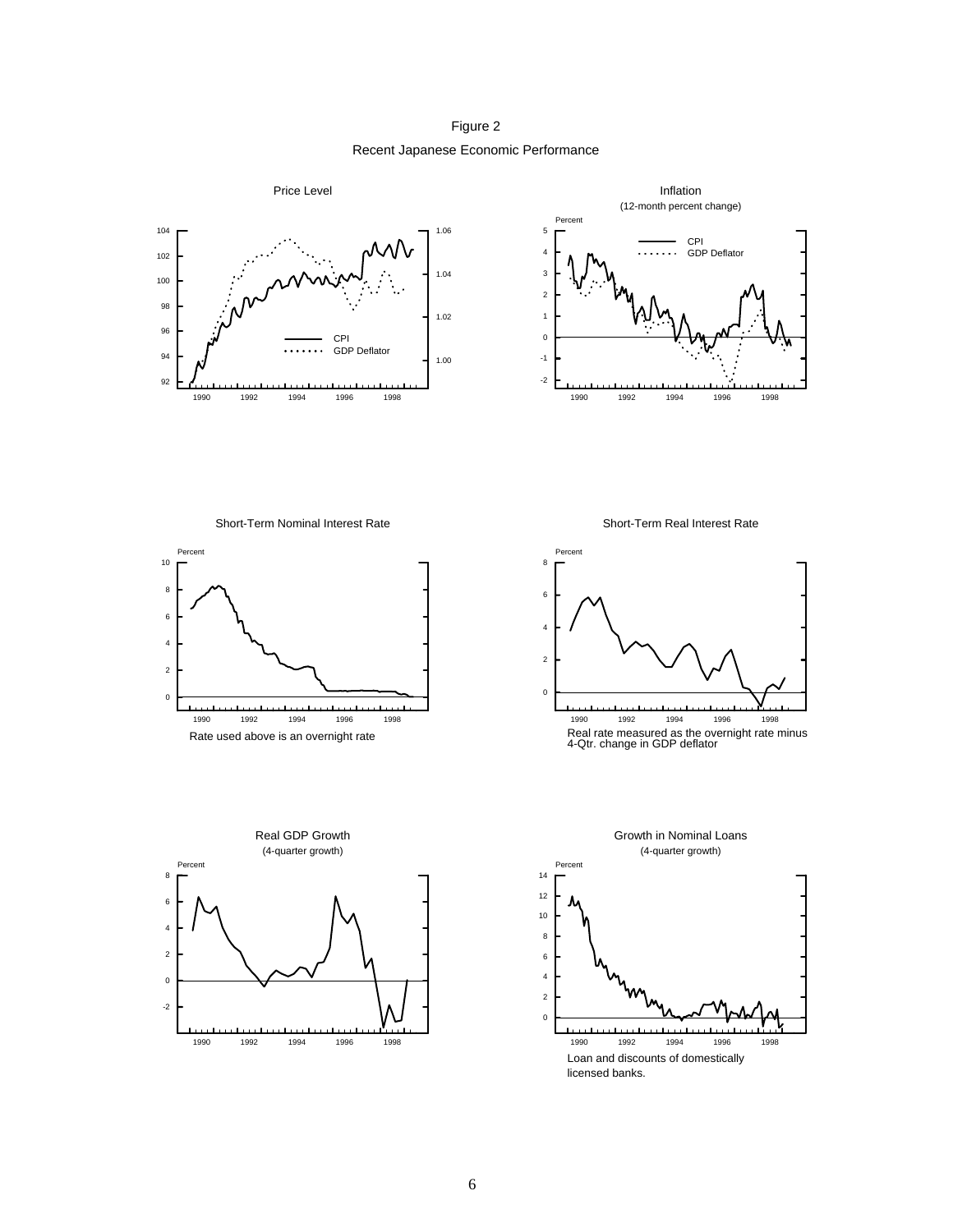Japan has also moved to initiate policy operations in which pools of corporate bonds and loans on deeds would be formed and the BOJ would purchase bills collateralized by such pools.

Although such programs allow the BOJ to enter the corporate debt market, at least indirectly, the BOJ structures these programs so as to limit the corporate default risk it takes on to its balance sheet. In the repurchase operations, the commercial paper must be endorsed by the seller (i.e. by the BOJ's counterparty, typically a bank) and the pools of corporate debt likewise limit the credit risk taken on by the BOJ. To the extent credit spreads are high in such circumstances and the central bank structures its operations so that the credit risk is not transferred to its balance sheet but remains in the private sector, the direct impact of these programs through reducing the cost of funds might be quite limited. However, programs such as these can potentially increase the liquidity of banks and thereby spur lending.

#### **Low Inflation and Good Economic Performance**

Although low inflation can bring nominal interest rates close to their lower bound of zero, history provides cases in which low inflation produced no discernable problem for monetary policy and the economies performed very well. One example is the United States economy in the 1950s and early 1960s. As shown in Figure 3, inflation varied between about zero and four percent from 1952 to 1958, but was fairly steady at 1-1/2 percent from 1958 through 1965.<sup>3</sup> Over this period, economic growth averaged about 3-3/4 percent. Even though the U.S. economy experienced three recessions, as defined by the NBER, the zero bound on nominal interest rates was never reached. Indeed, short-term rates tended to move up over the period. As shown in the lower right panel, as the U.S. economy moved into recessions, loan growth at commercial banks slowed. But loan growth stayed positive and rebounded sharply in the economic expansions.

More recently, as shown in Figure 4, the United States has enjoyed another period of low inflation. In the early 1990s, inflation fell to about 3 percent as the U.S. economy suffered a recession associated with financial stress at depository institutions. But more recently, inflation has ebbed to below 2 percent (using the CPI) even as output growth has remained robust. Underlying these developments has been strong growth in productivity which has helped hold down inflation, boosted investment in plant and equipment, and produced gains in equity

<sup>&</sup>lt;sup>3</sup> The large spike in inflation in 1951-52 is due to the Korean War.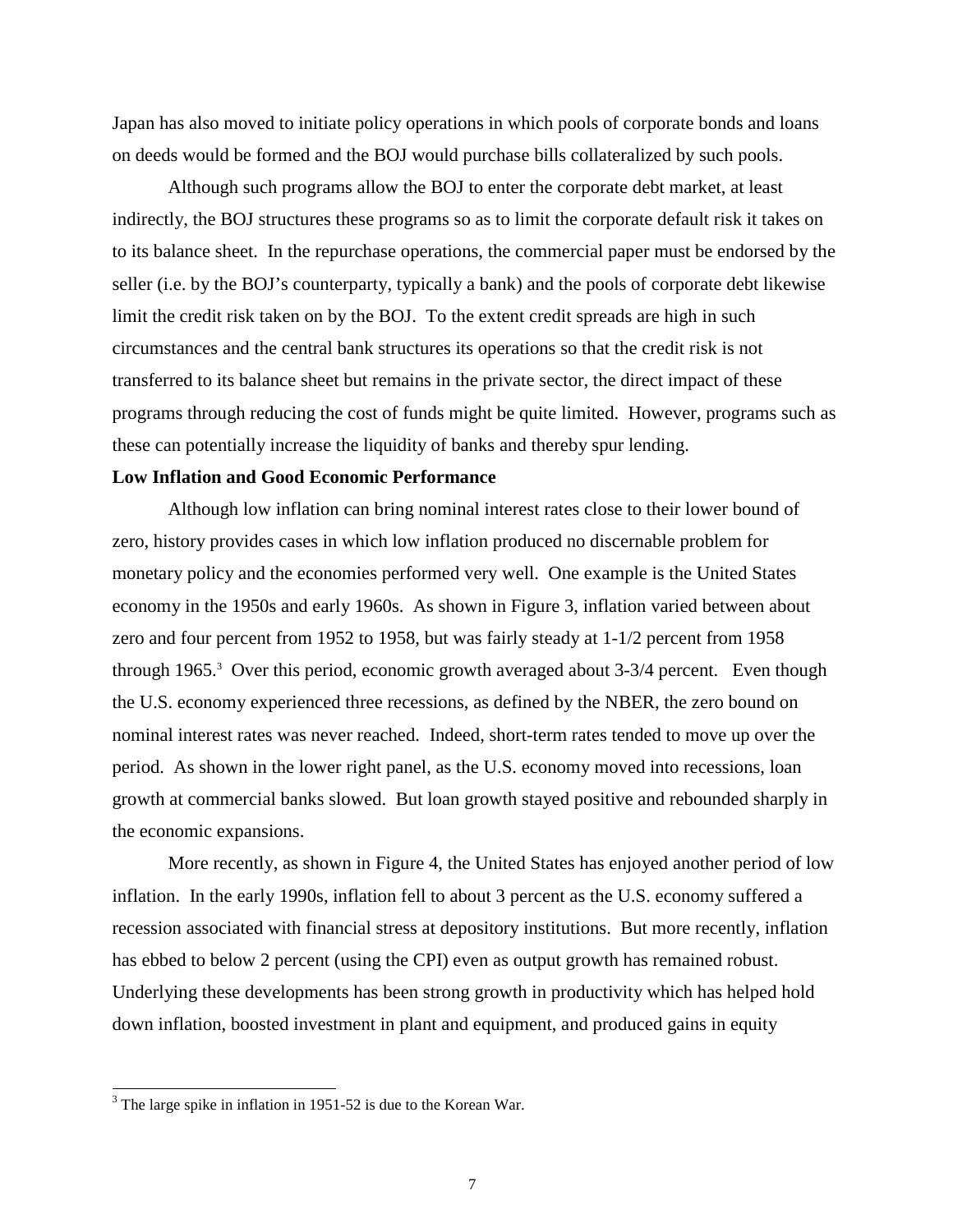Figure 3 U.S. Economic Performance: 1950-1965





Short-Term Nominal Interest Rates



Short-Term Real Interest Rate





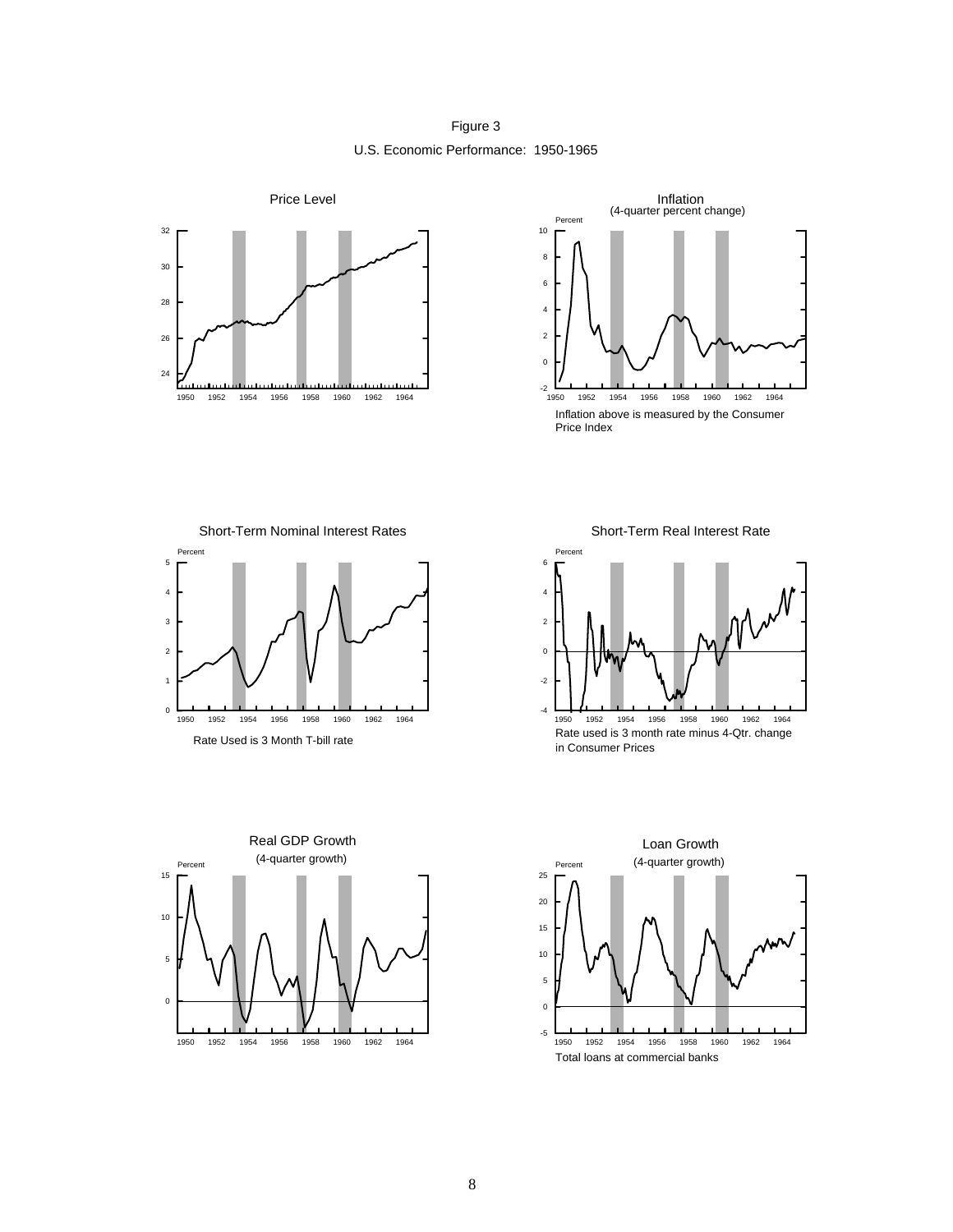Figure 4 Current U.S. Economic Performance





Short-Term Nominal Interest Rates





Short-Term Real Interest Rate



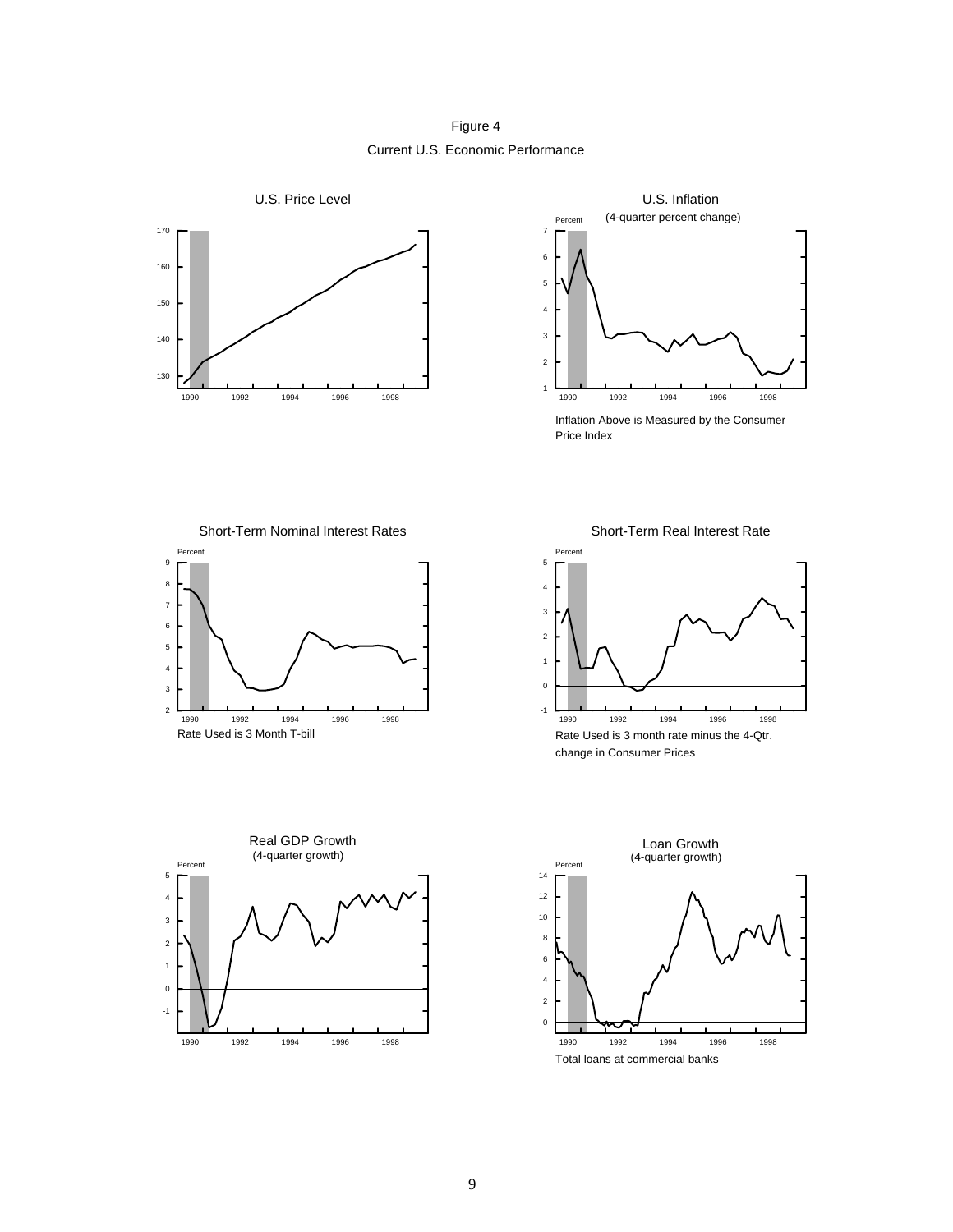markets that have spurred aggregate demand. Financing conditions, as indicated by equity prices and by loan growth (lower right panel), have been generally conducive for growth.

In this economic environment of low inflation, the Federal Reserve has faced no threat from the zero bound. Indeed, while the current nominal federal funds rate of 4-3/4 is toward the lower end of its range since the 1960s, the real Treasury bill rate, as estimated in the middle right panel, is towards its high end, excepting the period during the early 1980s when Federal Reserve policy was restrictive in order to reduce inflation from very high rates. As discussed below, an open question discussed at the Federal Reserve is the extent to which the lower inflation may have contributed to the pickup in productivity growth and the higher equilibrium levels of real interest rates. To the extent lower inflation has such an effect, the zero bound becomes a less pressing problem at low (but not negative) rates of inflation.

These historical experiences may indicate that economies can do quite well at price stability, in particular if they are not hit by downward aggregate demand shocks, although they do suggest that the health of the financial sector may be particularly important should the zero bound be hit.<sup>4</sup> However, this historical review gives little guidance to how low central banks can aim to reduce inflation, and what structural aspects of the economy that the lower limit to inflation depends upon. We now turn to these questions.

#### **2. Selecting Inflation Objectives**

### **Price measurement issues**

 $\overline{a}$ 

In order to seek to maintain price stability, policy authorities must form an implicit or explicit notion of what is meant by price stability or the target rate of inflation. This implicit or explicit goal may be a point target, a range, or a ceiling on the rate of price increase; however, the interpretation of price stability as a ceiling raises questions of whether measurable rates of price deflation do not constitute violations of price stability. Clearly for an explicit goal, and even for an implicit goal, it is necessary to confront the measurement problems inherent in the index numbers commonly computed for prices. Those measurement problems include issues of (1) differences in the alternative index numbers that might be used, i.e., questions of composition

<sup>&</sup>lt;sup>4</sup> Indeed, in Switzerland in the late 1970's, near-zero nominal interest rates coincided with positive economic growth. In this case, expectations of continued exchange appreciation stimulated capital inflows at extremely low interest rates.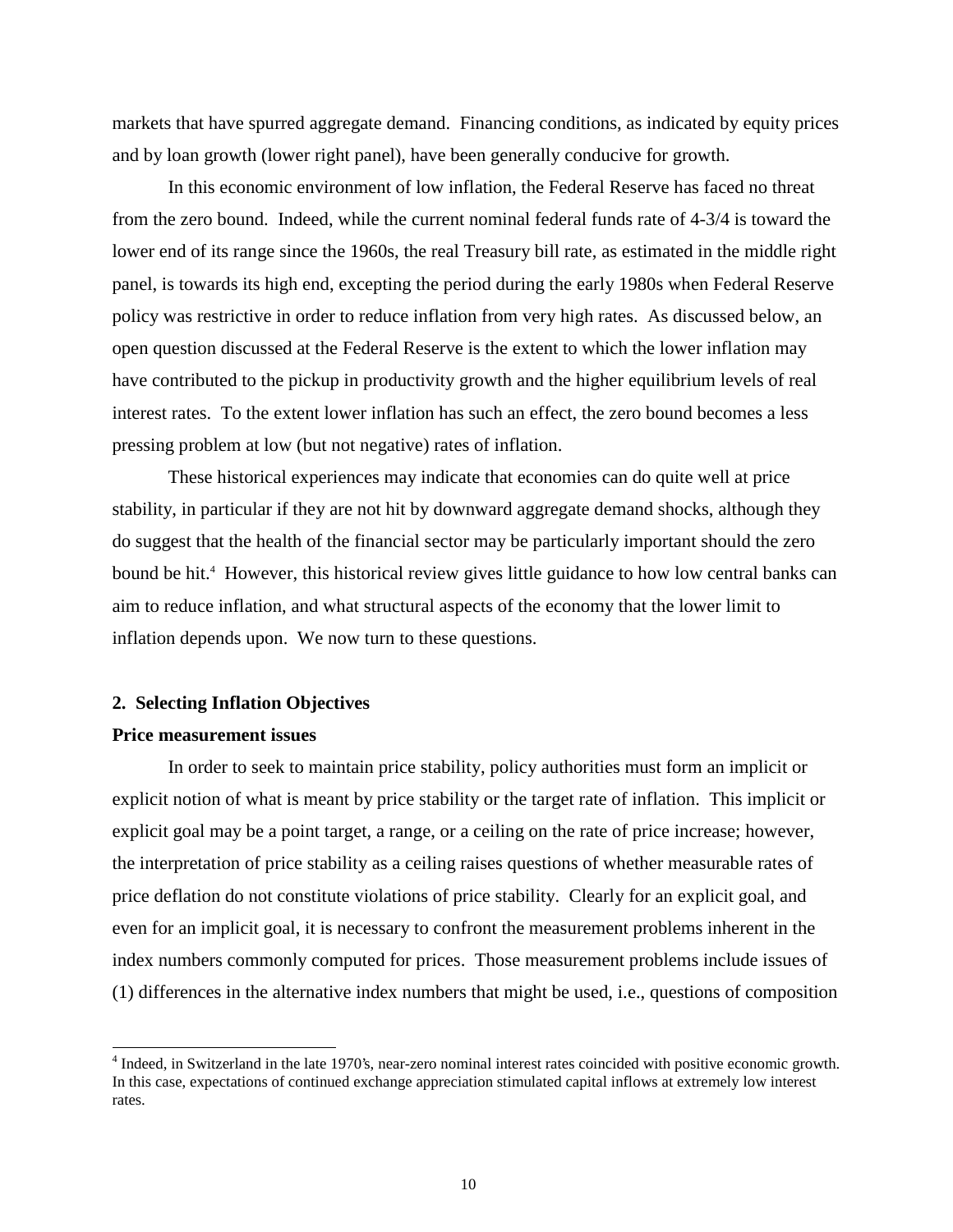and definition and (2) bias in particular measures owing to the techniques used to construct the index.

The range of alternative price measures commonly used includes consumer prices, producer or wholesale prices, and deflators from the national income accounts. Because producer or wholesale price indexes normally cover only a limited range of particular goods and no services, these indexes are not suitable as indicators of general price stability. Consumer price indexes are usually fixed-weight index numbers that cover a wide basket of goods and services, typically updated at discrete intervals. Sub-indexes are frequently cited, such as the index excluding energy prices or other volatile price series. Among the deflators, that for personal consumption is an alternative to the consumer price index, with similar coverage. Alternatively, the GDP deflator reflects the mix of production, rather than consumption, within the economy and so effectively excludes prices of imported goods and services. Deflators are typically constructed using a weighting scheme that distorts year to year comparisons.<sup>5</sup> In the United States, the national income accounts have been redefined to be chain-weighted measures, so the deflators are essentially defined as the percent change of each year from the year earlier for an up-to-date set of weights.

When policy makers are seeking to induce significant change, over time, in the inflation rate, the differences at any point in time of these alternative measures is generally not sufficient to be important. But when the goal is to maintain inflation within a fairly narrow range of zero or some low number, these differences can be significant. Figure 5 shows the annual rate of change, fourth quarter to fourth quarter, in four alternative measures of U.S. inflation since 1975. As is evident from the chart, there have been times when inflation, as measured by these indexes, has differed significantly. These episodes include periods of high inflation, such as 1979-80, but they also include an interval such as 1986, when world oil prices fell sharply. As inflation has generally declined in recent years, these measures have been quite close at times, such as in 1994, but less so at others, in 1996 and 1998. More importantly, the consumer price index less food and energy signaled an increase in inflation in 1998 from the rate in 1997 while the other measures recorded a decrease. Using the GDP deflator as the standard, one might plausibly claim that the United States has achieved virtual price stability, with measured inflation recently

<sup>&</sup>lt;sup>5</sup> Deflators are often constructed as Paasche price indexes that compare a base year to the current year using fixed quantity weights from the current year. While comparison between the base year and any other year in the index is appropriate, comparison of growth rates between adjacent years, for example, is not.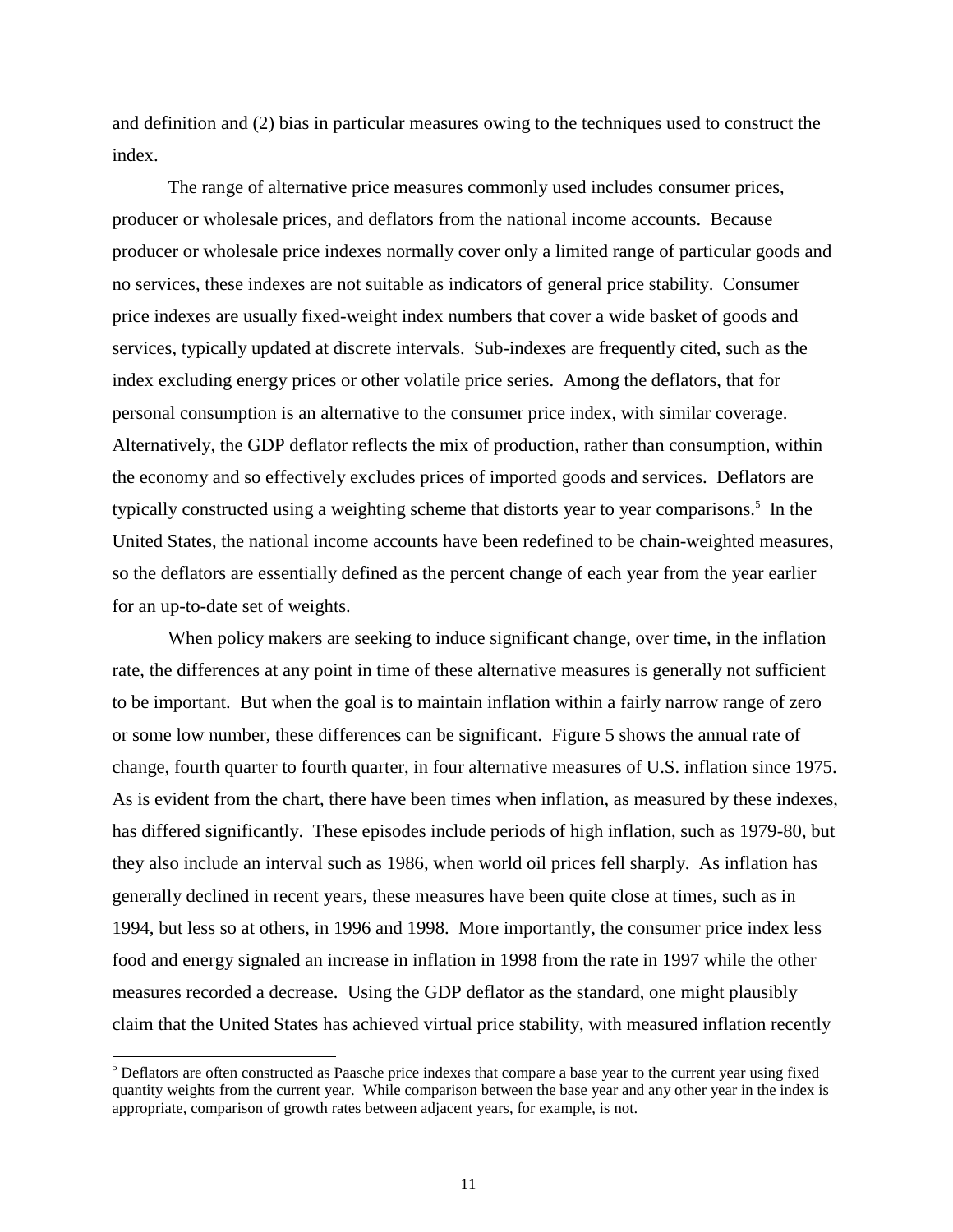#### Figure 5

#### Consumer Price Indexes: United States



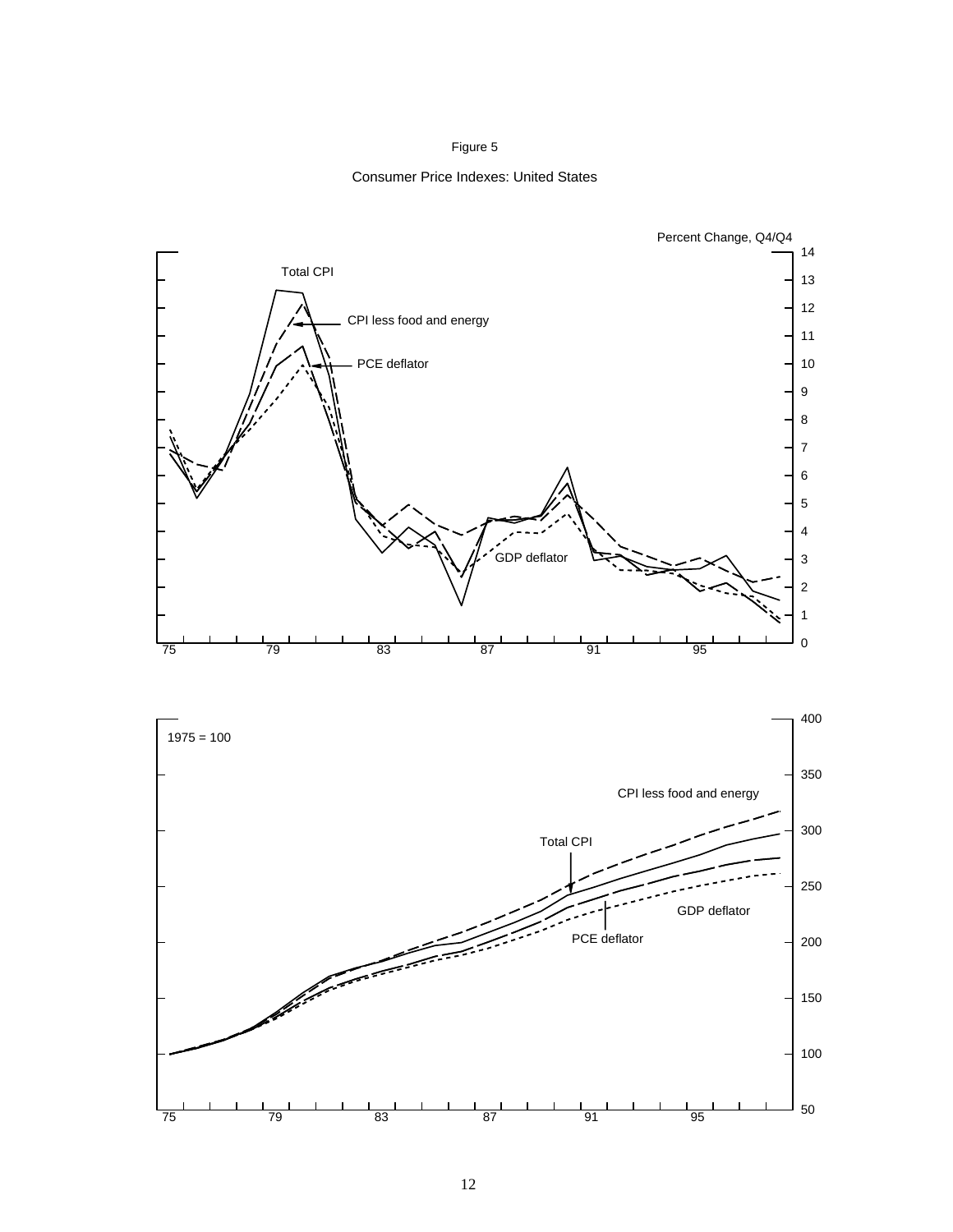under 1 percent, but based on the core CPI, with measured inflation of over 2 percent, there remains work to be done in lowering inflation.

As can be seen in the bottom panel of Figure 5, the alternative index numbers have tended to display consistent differences over time, resulting in evident differences in price level measurement over two or three decades. More important for our purposes, however, is the fact that at near price stability, the differences between the alternative inflation measures, at 1 percentage point or more, are large compared with the measured rate of inflation of 1 to 2 percent. Thus, consideration of which index or indexes to use and how to interpret "price stability" in terms of that index can be important. There is no right or wrong answer to the question of which index to use, but it is important to understand the characteristics of the measure being relied upon to guide policy.

Because the CPI or sub-indexes of the CPI have been quoted in the media and used in various contracts, etc., for cost-of-living adjustments, these indexes have tended to be regarded most frequently as the widely-accepted measure of inflation. For these indexes, in particular, there are serious questions of bias. In the United States, the sources of bias in the measures of consumer prices have been examined closely.

For analytical purposes the bias is thought of as falling into three categories: substitution bias, new product bias, and quality change bias. Substitution bias refers to the fact that with a fixed market basket of goods and services, the index does not allow for substitution by the consumer in response to changes in relative prices. In addition, the index does not take into account the substitution of alternative sources for a good when relative prices at different outlets change. New product bias arises because of the difficulty of introducing new products into the index and capturing their effect on inflation when the basket is updated to include them. Quality change bias results from improvements in the quality of products that are not adequately captured, but instead are recorded as price increases. On balance, these biases lead to an overstatement of inflation by the standard consumer price index.

A study done several years ago of the total bias in the U.S. consumer price index by the Boskin Commission estimated that the bias led to an overstatement of inflation of 1.1 percent per year, with a plausible range around that estimate of 0.8 to 1.6 percent per year.<sup>6</sup> In recent years,

<sup>&</sup>lt;sup>6</sup> Toward a More Accurate Measure of the Cost of Living, final report of the Advisory Commission to Study the Consumer Price Index, December 4, 1996 (chaired by Michael Boskin). Estimates of the bias in the U.K. retail price index are provided in *Measurement Bias in Price Indices: an Application to the UK's RPI*, Alastair W.F.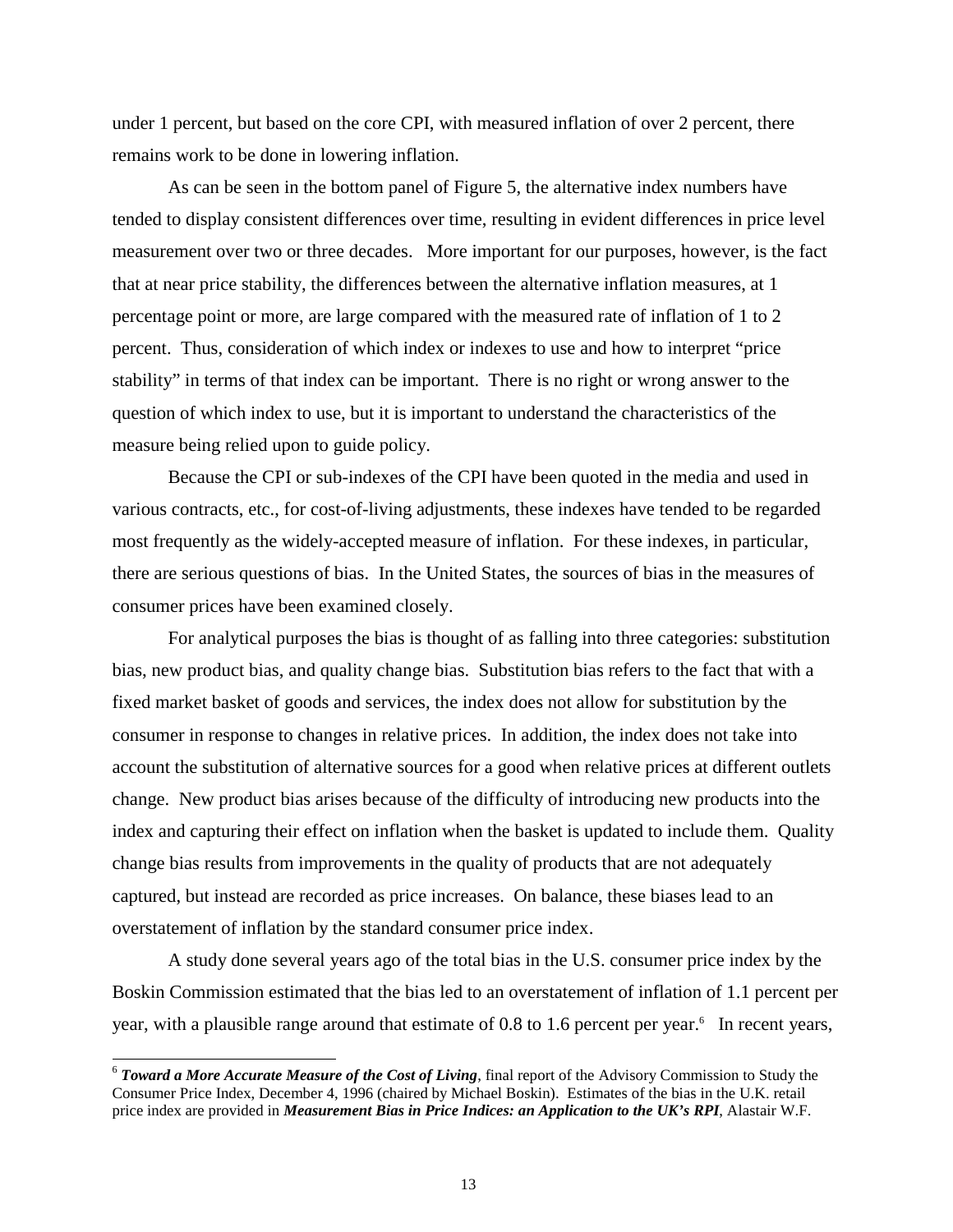in response to concerns about the bias as evidenced by this study and others, the U.S. Bureau of Labor Statistics has introduced reforms into the calculation of the Consumer Price Index. Related improvements have been made by the Bureau of Economic Analysis to the indexes in the national income accounts.<sup>7</sup> These methodological changes (some of which are still to be implemented) are estimated to lower measured annual consumer price inflation by nearly 0.7 percentage point and measured inflation of the GDP deflator by almost half that amount.<sup>8</sup> Not all of these improvements can be thought of as reducing the biases discussed above as some of the changes were anticipated in the calculation of the bias. Nonetheless, on balance the bias in the consumer price index and the deflators have been reduced significantly.

In conducting monetary policy under conditions of price stability, it is essential that the policy authority recognize the differences in alternative price indexes and have a reasonable estimate of the extent of bias, if any, in each. Otherwise, there is a risk that too low a target for inflation will be set. If, for example, a target of zero is set for an index with significant positive bias, the monetary authority would, in effect, be imposing deflation on the economy. As a result, distortions such as increases in the real value of nominal debts would occur, thereby creating windfall gains for creditors and losses for debtors.

In general, as long as the imperfections in our various standard measures of inflation are well understood both by the public and by the central bank, it should be possible to formulate monetary policy in terms of one or more of them at times of price stability. If the various agents in the economy are aware of the "true" inflation rate that is relevant for their decisions, they will correctly perceive price stability; and their decisions will not be distorted. However, if some agents respond to a biased measure of inflation as if it were "true" while others do not, distortions could result. Such an outcome might occur if labor market contracts or decisions treat inflation as measured by a given index as "true" inflation when it is in fact biased. Similarly, in assessing various measures of real interest rates, the bias imbedded into the measures of inflation needs to be taken into account. In explaining prospective monetary policy in the semi-annual

Cunningham, Bank of England Working Paper Series No. 47. That paper reports plausible upper and lower bounds on U.K. bias of 0.35 to 0.8 percentage points per year.

 $<sup>7</sup>$  Some of the changes include the use of geometric rather than arithmetic means to reduce substitution bias,</sup> improvements in the procedures used to measure health services, improvement in the formula used to calculate increases in rent, and a switch to hedonic price measures for personal computers.

<sup>8</sup> Estimates are taken from Table 2-4 of the *1999 Economic Report of the President*, page 94.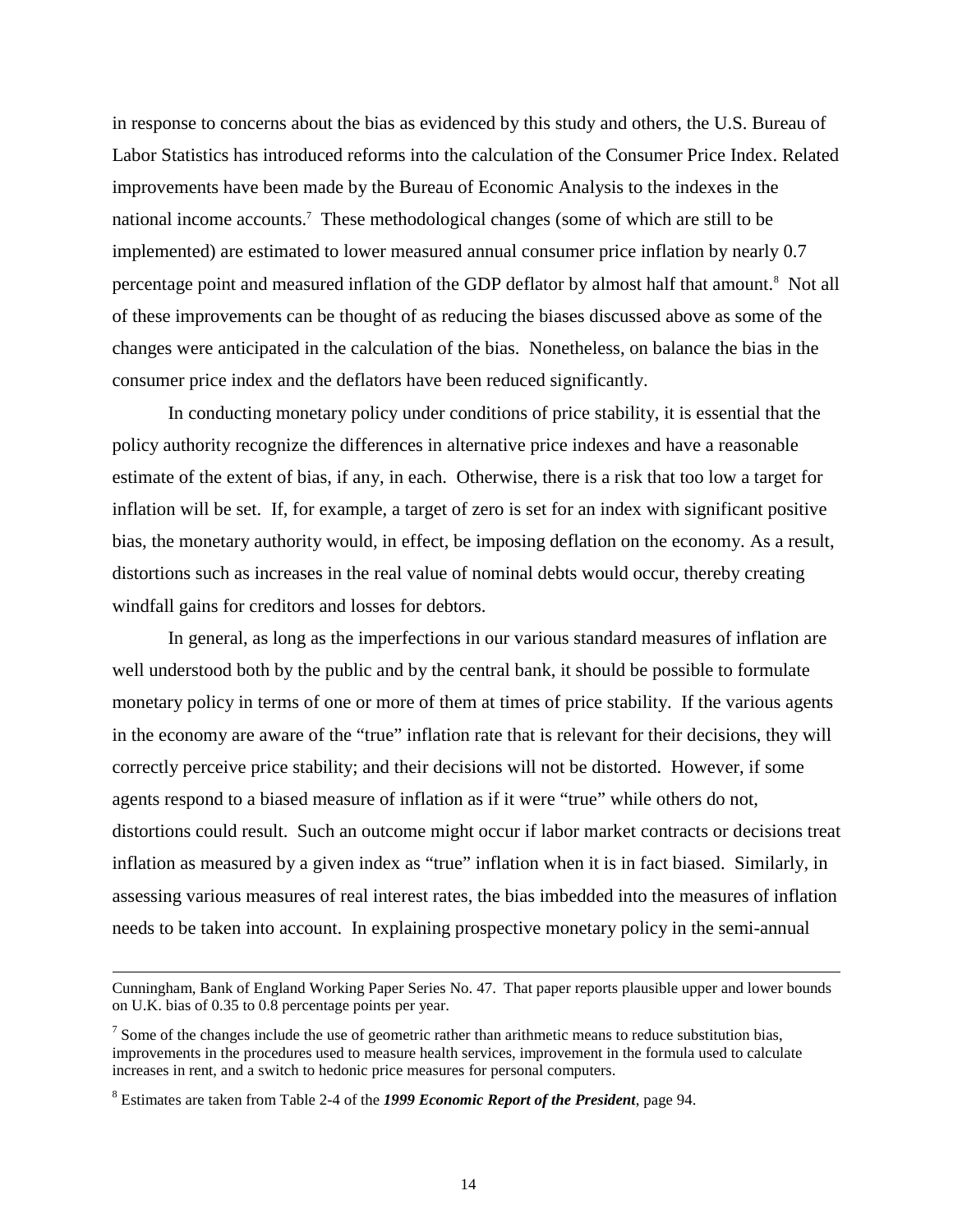Humphrey Hawkins Report to Congress, Federal Reserve officials do not set an explicit target or range for any price index. Considerable attention is paid, however, by Federal Reserve officials to the differences in the standard measures of U.S. inflation and to the biases that remain in those measures.

#### **Inflation and real economic behavior**

 $\overline{a}$ 

"Price stability" has near-universal acceptance as an appropriate objective of monetary policy, and there is a similarly broad consensus that the monetary authorities should seek to keep inflation rates, properly measured, "low", if not actually at zero. But what are the arguments for choosing among alternative low rates, including zero? In the United States, price inflation as measured by the consumer price index has remained between 1.3 and 2.3 percent (12 month changes) for the past 24 months. Would an even lower rate be better?<sup>9</sup>

One reason why low, but positive, inflation rates may actually help the economy is that positive inflation may make it easier for real wages to adjust downward. If nominal wages are sticky downwards – if workers are particularly resistant to cuts in their nominal, as opposed to real, wages – firms may find it difficult to make changes in real wages. In this case, firms will face higher than optimal wage costs, and sustainable output will be lower as a result. If the central bank were to pick a very low target rate of inflation, rigidities in the economy would emerge that could be avoided at a slightly higher target rate.

It may also be the case that the negative effects of inflation on the economy are lower at lower inflation rates, and therefore the potential gains from reducing inflation further, once it is already below some threshold, are less. (For example, it may be the case that inflation is less variable, and therefore more predictable, at lower rates.) The empirical literature finds only weak evidence, at best, of a negative relationship between inflation and economic growth at very low levels of inflation. As a consequence, central banks may see little gain from risking greater problems from the zero bound constraint by selecting an extremely low target rate of inflation.

 $9$  Friedman (1969) argued that in order for an economy to enjoy all the benefits from the transactions "services" of money, central banks should strive for a rate of deflation that keeps nominal interest rates at zero on average, keeping the demand for money high. On the other hand, while positive inflation does impose a burden on society, it also increases government revenue from the inflation tax, or seigniorage. Based on consideration of tax efficiencies, the optimal rate of inflation is the one at which the marginal burden from the "seigniorage tax" equals the marginal burden from other (distortionary) taxes. However, efforts to find empirical implications of this reasoning for the optimal rate of inflation have been inconclusive. In general, neither of these lines of economic theory have had a major impact on policy decisions.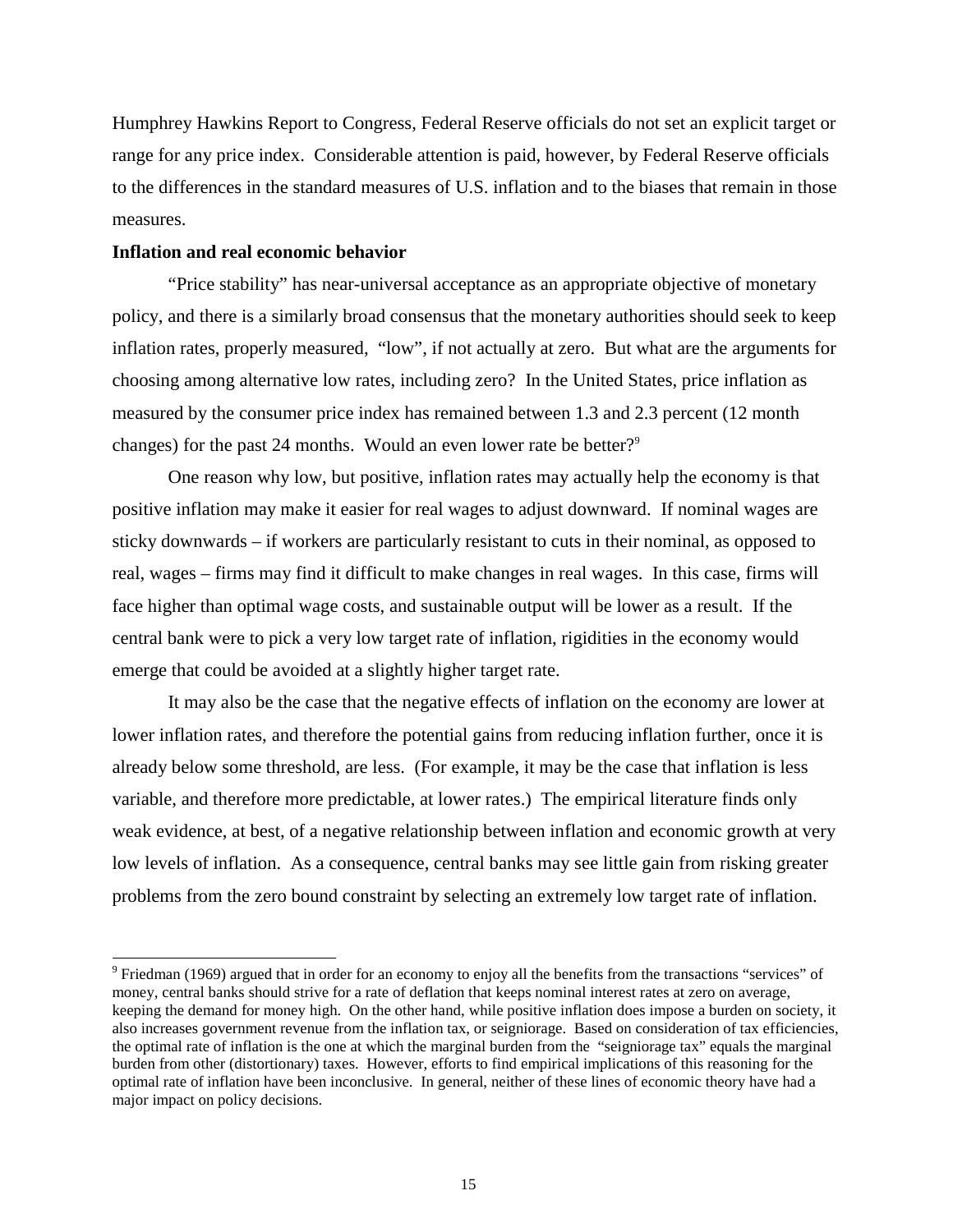However, some recent evidence suggests that lower inflation is associated with faster productivity growth, even at low inflation rates. This correlation appears most pronounced in recent data for the United States -- it is obviously of interest to see whether it emerges in Europe and other areas as well. Where it holds, this relationship implies an interaction between the target rate of inflation and sustainable growth.

All of these factors are essentially empirical phenomena – some will characterize a particular economy more than others. Their importance for choosing a target rate of inflation will similarly vary across countries. In the remainder of this section we review some of the evidence on the importance of these factors in the United States.

#### *Inflation and real wage adjustment*

 $\overline{a}$ 

In his presidential address to the AEA in 1971, James Tobin famously suggested that inflation "greases the wheels" of the labor market, and by implication, argued that some positive rate of inflation was desirable for the economy. A substantial literature has used survey data to address the empirical question of whether wages in the United States do in fact exhibit signs of downward nominal rigidity. The basic approach is to test for truncation in the sample distribution of individuals' wage changes -- most investigators report a significant concentration of nominal wage changes at zero and a significant truncation of the lower (negative) tail, suggesting that nominal wage cuts occur less frequently in the data than they would if they were unconstrained.10 There has been only limited work on this topic done for countries outside the United States. Because the nominal wage rigidity presumably reflects a variety of cultural and institutional factors, it is hard to say how important this effect might be in other countries.<sup>11</sup>

While most observers agree that there is credible evidence of downward rigidity in US wages, assessing the macroeconomic or welfare implications of this fact is not straightforward. In a recent and influential paper, Akerlof, Dickens, and Perry (1996) use stochastic simulations of a dynamic general equilibrium model to obtain a substantial negative impact on welfare of a reduction in inflation from 3% to 0. This paper makes an important contribution, in that it analyzes downward wage rigidity in a complete macro model, but the model used is highly

<sup>&</sup>lt;sup>10</sup> Lebow, Stockton, and Washer (1995) and Akerlof, Dickens, and Perry (1996) both briefly summarize the literature, although they reach different conclusions about the interpretation of the empirical results. A number of methodological issues arise in this work, most notably whether and how to correct for possible measurement error, so the interpretation of the survey results is not unambiguous.

<sup>&</sup>lt;sup>11</sup> Akerlof, Dickens, and Perry cite some results for Canada and argue that they support the existence of downward rigidities.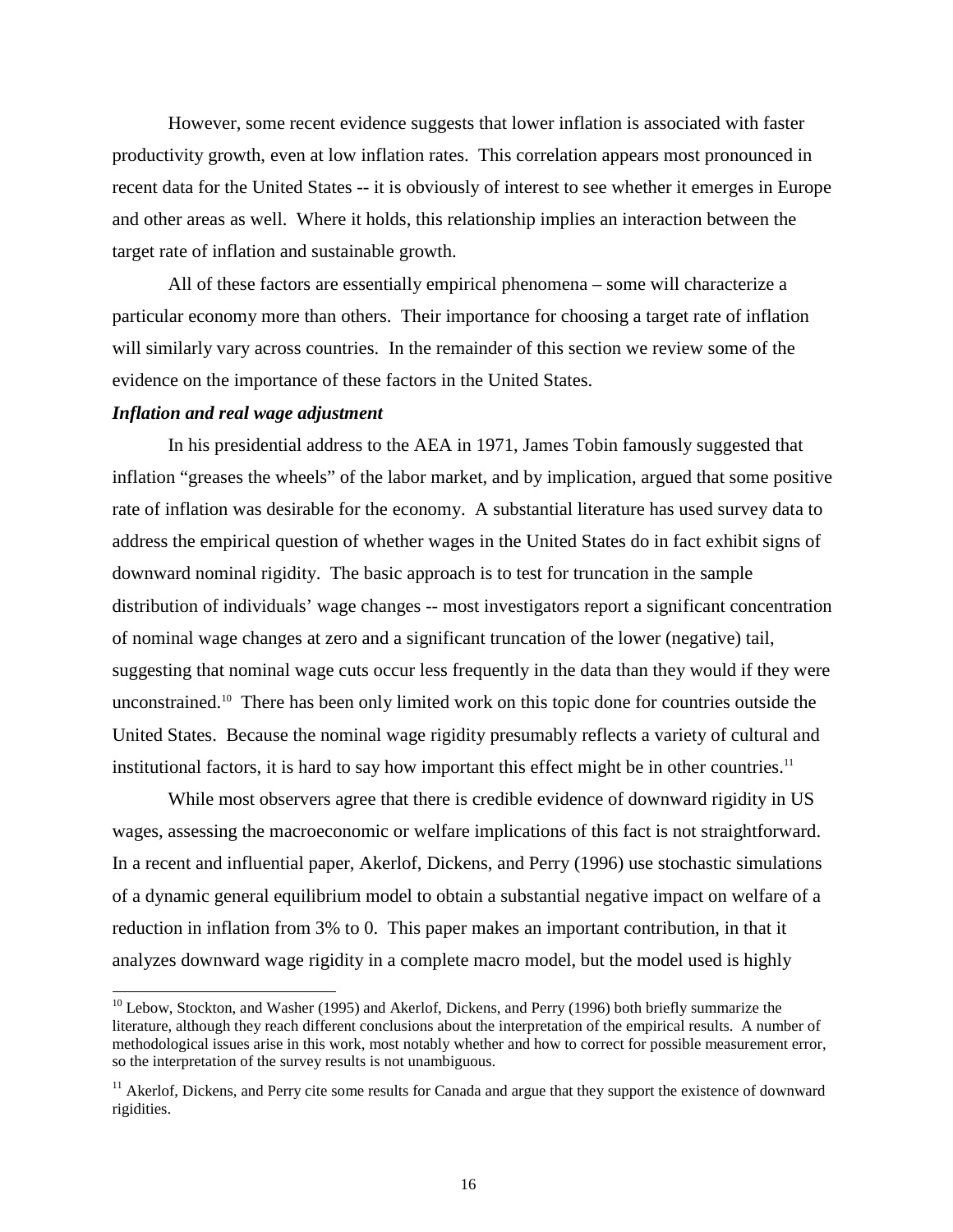abstract and is only loosely calibrated to US data. It is fair to take their results as suggesting that the welfare effects of downward rigidity should not be dismissed out of hand, but they should not be regarded as definitive. Critics have argued, in contrast, that the effects of downward wage rigidity in the United States are too small to be important to the overall economy and that recent experience with low and falling inflation rates in this country has not provided any evidence of the effects of increased wage rigidity. More recent work at the Board by Lebow and others uses a new dataset to obtain results supporting the existence of downward wage rigidity. Other authors have argued that evidence of downward rigidity reflects historical levels of moderate to high inflation, and that in a world that actually achieved near-zero inflation, worker resistance to nominal wage cuts would be reduced.

## *Inflation and economic growth*

There is a substantial literature that uses cross-country data to test for an empirical relationship between inflation and economic growth.<sup>12</sup> Using a simple cross-country "growth" regression" framework, in which a country's average growth rate over one or more decades is regressed on average inflation and other explanatory variables, investigators have generally found evidence of a negative relationship between average inflation and real growth rates over the period since 1960. This approach has also been used to identify a negative relationship between the variability of inflation and economic growth: countries with a more variable inflation rate tend to have lower average rates of economic growth. However, because of the high positive correlation between the rate and the variability of inflation, these studies have not been able to demonstrate with any precision that the level of the inflation rate affects economic growth independently from its effect on variability. In other words, simple cross-country growth regressions don't tell us whether high inflation is bad for growth because it is high, or because it is unpredictable. Further, these studies have had only limited success in identifying a nonlinear relationship between inflation and growth – an increase of 1 percentage point in the inflation rate has the same effect on growth whether the inflation rate itself is 0 or 50 percent.

Two Federal Reserve economists, Ruth Judson and Athanasios Orphanides, have adopted another approach in a recent paper to investigate these points.<sup>13</sup> They use a cross-country panel regression of annual data, rather than averages over the entire sample, and they construct intra-

<sup>12</sup> Clark (*Economic Inquiry*, January 1997) provides a survey.

 $13$  Judson and Orphanides (1999)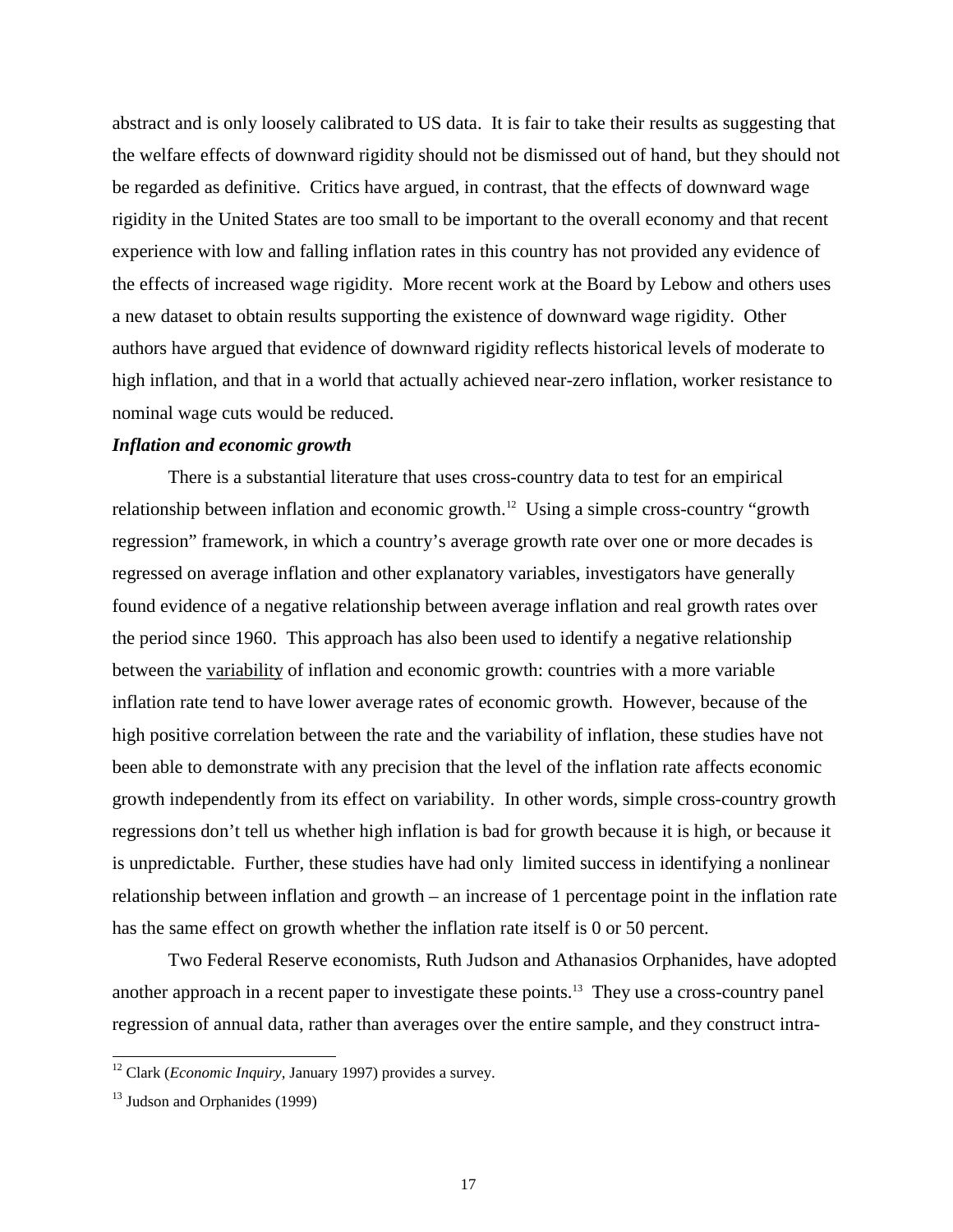year measures of inflation variability using quarterly data for many of the countries in their sample. This approach yields sharper estimates than the basic growth regression approach. The authors are able to identify separate, significantly negative effects of inflation and the variability of inflation on economic growth. These results confirm that lower inflation is good for economic growth, even if the variability of the inflation rate remains the same, and thus reinforce the case for reducing inflation as much as possible, even down to zero.

Judson and Orphanides also obtain good estimates of the concavity of the response of growth to inflation. They allow for a differential response for inflation rates below 10% per year, between 10% and 40%, and above 40%. In these results, the negative relationship between growth and the level of inflation is insignificant, or in some cases reversed entirely, for countries with inflation rates below 10%. In contrast, the negative relationship between the variability of inflation and growth is preserved at low levels of variability of inflation. These results, which are similar to those reported in Sarel (1996), suggest the intuitively appealing conclusion that low levels of inflation do not in fact reduce economic growth, so long as inflation remains predictable. However, they do not directly support the idea that eliminating low levels of inflation helps the economy.

#### *Inflation and increases in productivity*

 $\overline{a}$ 

In recent years, the United States has seen low inflation associated with unusually high productivity growth and an apparent downward shift in the NAIRU, the rate of unemployment consistent with stable inflation. This correlation has led some observers to postulate a causal relationship between low inflation and high productivity growth. If such a relationship exists, it would provide a powerful additional motivation for policy-makers to try to bring inflation rates as close to zero as possible.<sup>14</sup> However, while evidence of a statistical relationship linking lower inflation with higher productivity growth is fairly robust, it is more difficult to demonstrate a structural relationship between the two. Rudebusch and Wilcox (1994) present some initial work on this topic, which has been extended in FRB staff work by Berkowitz (1997). There is some evidence that inflation "Granger-causes" productivity growth, meaning that a reduction in inflation in the current period is associated with faster productivity growth in the future, while

 $14$  It is implicit in our entire discussion that bringing the inflation rate below zero would be undesirable. Negative inflation would in general impose the same types of uncertainties, costs, and distortions on workers, consumers, and firms that positive inflation would; in addition, the effects of the zero lower bound on nominal interest rates would constrain the monetary authorities even more at negative rates of inflation.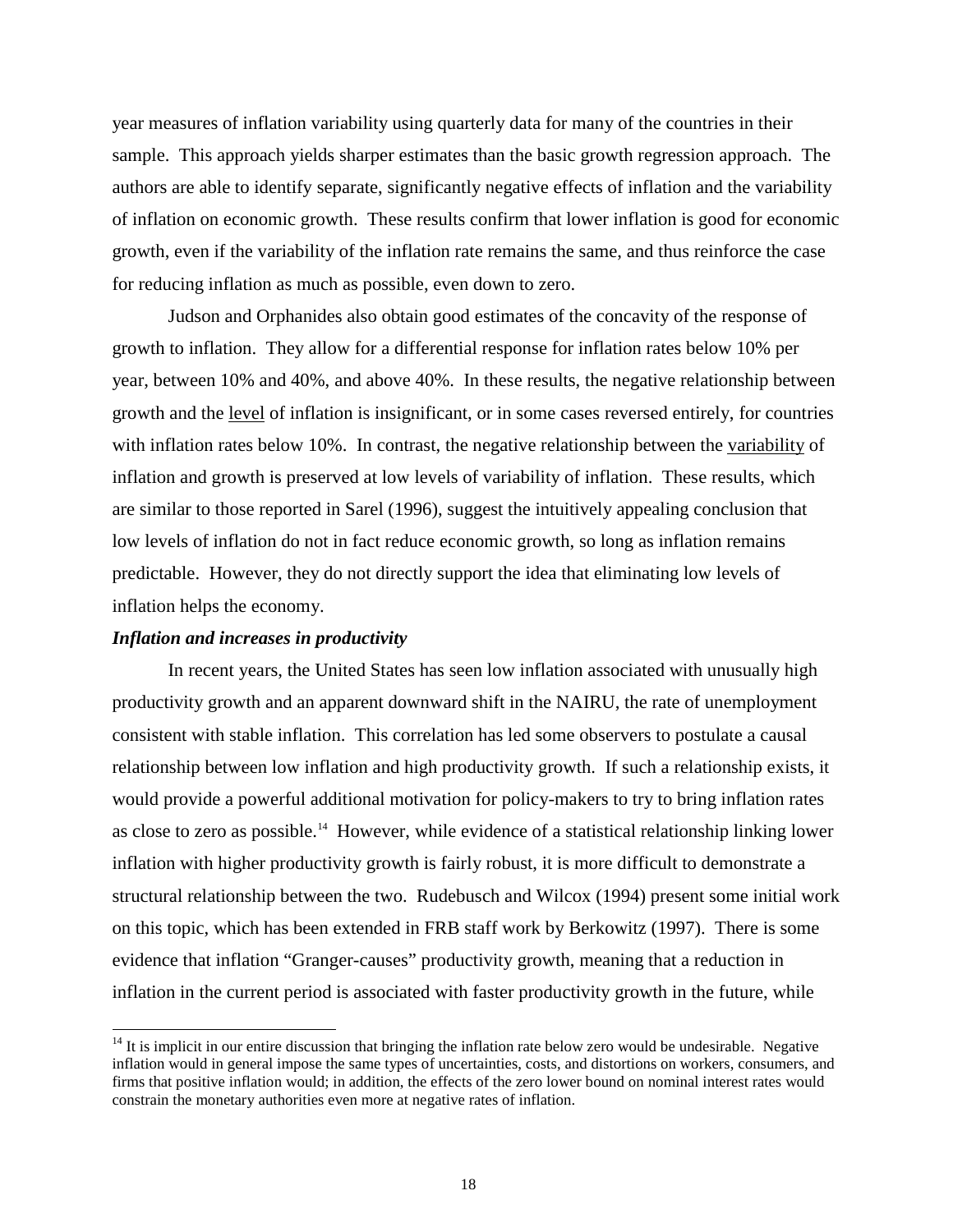the data do not suggest that productivity growth Granger-causes inflation. These results provide some support for the existence of a structural relationship through which lower inflation boosts productivity growth.

One explanation for these empirical results is that common supply shocks, such as commodity price increases, simultaneously affect both inflation and productivity growth, perhaps with different lags. Berkowitz tests for this possibility by estimating a simple macro model for the United States and using the residuals from the estimated equations to represent unanticipated shocks to the economy. He finds that including these shocks in the inflation-productivity regressions does not significantly affect his earlier results, which is consistent with the existence of a causal link from inflation to productivity growth. Berkowitz also looks for evidence that lower inflation raises the return to capital, increasing investment and thus labor productivity, but his results are inconclusive. If a structural relationship between productivity and inflation does hold, it could lessen the potential impact of the zero bound. If lower inflation raises productivity growth and thus raises the equilibrium real interest rate, it thereby raises the equilibrium nominal interest rate for any given rate of inflation and increases the scope for lowering nominal interest rates.

Another interpretation of the negative correlation between inflation and productivity growth in the U.S. data is that both result from structural shifts in the economy, perhaps generated by technological change, that have also led to a fall in the NAIRU. This recent shift emerges from estimated Phillips curve equations linking wage or price growth to unemployment or output gaps. There is clear evidence of a downward shift in the NAIRU at some point in the 1990's, although again, it is difficult to place a structural interpretation on this change.

The evidence linking inflation and productivity growth should be viewed as preliminary – it is based on very recent U.S. data and has not yet been confirmed for other countries. If this result proves to be robust, it would suggest that low inflation does in fact promote economic growth.

19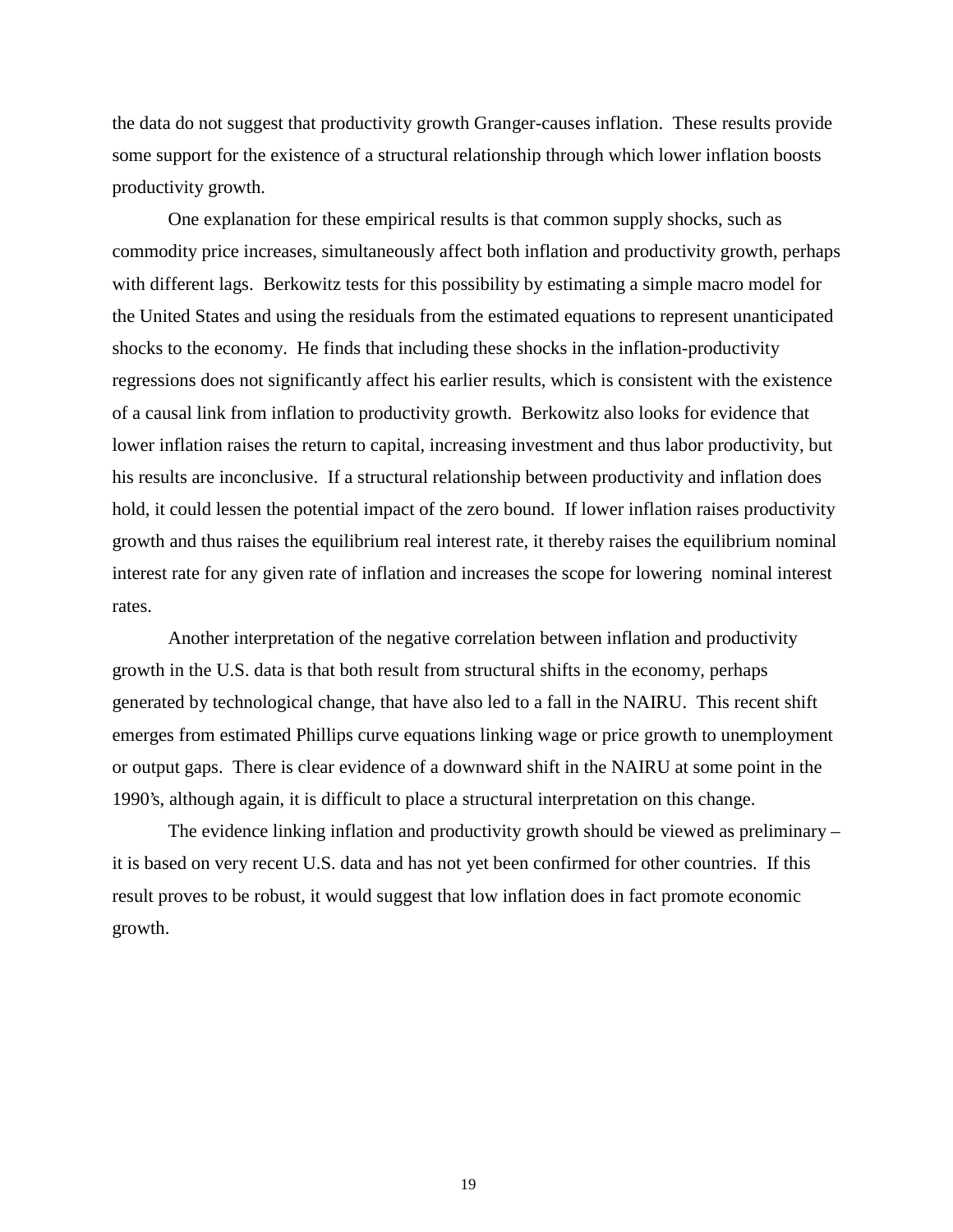#### **4. The Zero Bound on Nominal Interest Rates**

 $\overline{a}$ 

The zero bound on nominal interest rates is a feature of any economy in which cash holdings are a medium of exchange, are not taxed, are costless to hold (and insure), and do not pay interest.15 Phelps (1972), Summers (1991) and Fischer (1996) have argued that the zero bound poses a potentially serious problem for monetary policy. If economic activity is weak or contracting and interest rates hit the zero bound, a dangerous dynamic can be set in motion. Falling inflation, or even escalating deflation, would increase real rates of interest. As this depresses aggregate demand further, downward pressures on prices would raise real interest rates further: The economy would potentially face a downward deflationary spiral.

These authors have conjectured that the likelihood of encountering this problem could be significantly lessened if long-term inflation is not allowed to decline to zero but is kept in a range of one to three percentage points. With a rate of expected inflation of this magnitude built into nominal interest rates, the economy would be entering any potential recession with nominal interest rates that much higher than they would be if long-term inflation was zero--providing more scope for monetary policy to ease by lowering nominal interest rates.

Assessing the degree of risk from hitting the zero bound–and the severity of the consequences–are essentially empirical issues. Detailed empirical studies of the U. S. economy by Fuhrer and Madigan, Orphanides and Wieland, Tetlow and Williams, and Reifschneider and Williams indicate the risk associated with zero inflation may be significant but that an inflation rate of one to three percent is sufficient to alleviate most of that risk.<sup>16</sup> For example, Orphanides and Wieland find that the zero bound on nominal interest rates has a significant detrimental impact on economic performance if policymakers strive to target inflation below 1 percent. Recessions are not only more frequent and last longer, but output is below potential--by the order of 0.1 percentage points on average.<sup>17</sup> Output is at potential, on average, when long-term inflation is high enough to prevent interest rates from ever hitting the zero bound. But when

<sup>&</sup>lt;sup>15</sup> For simplicity, we assume the lower bound for nominal interest rates is zero. Nominal yields dropped very slightly below zero in the United States in the Great Depression and in Japan recently.

<sup>&</sup>lt;sup>16</sup> None of these studies incorporate a linkage through which low and stable inflation makes it easier for businesses to plan for the future and thereby boosts long-term investment, productivity and growth. As discussed above, such a causal linkage has not been demonstrated conclusively in empirical studies, but the paths of inflation and productivity growth in the United States during the 1990s are certainly consistent with such a relationship.

 $17$  Orphanides and Wieland conduct their analysis using a small macro model with rational expectations estimated using quarterly data for the United States.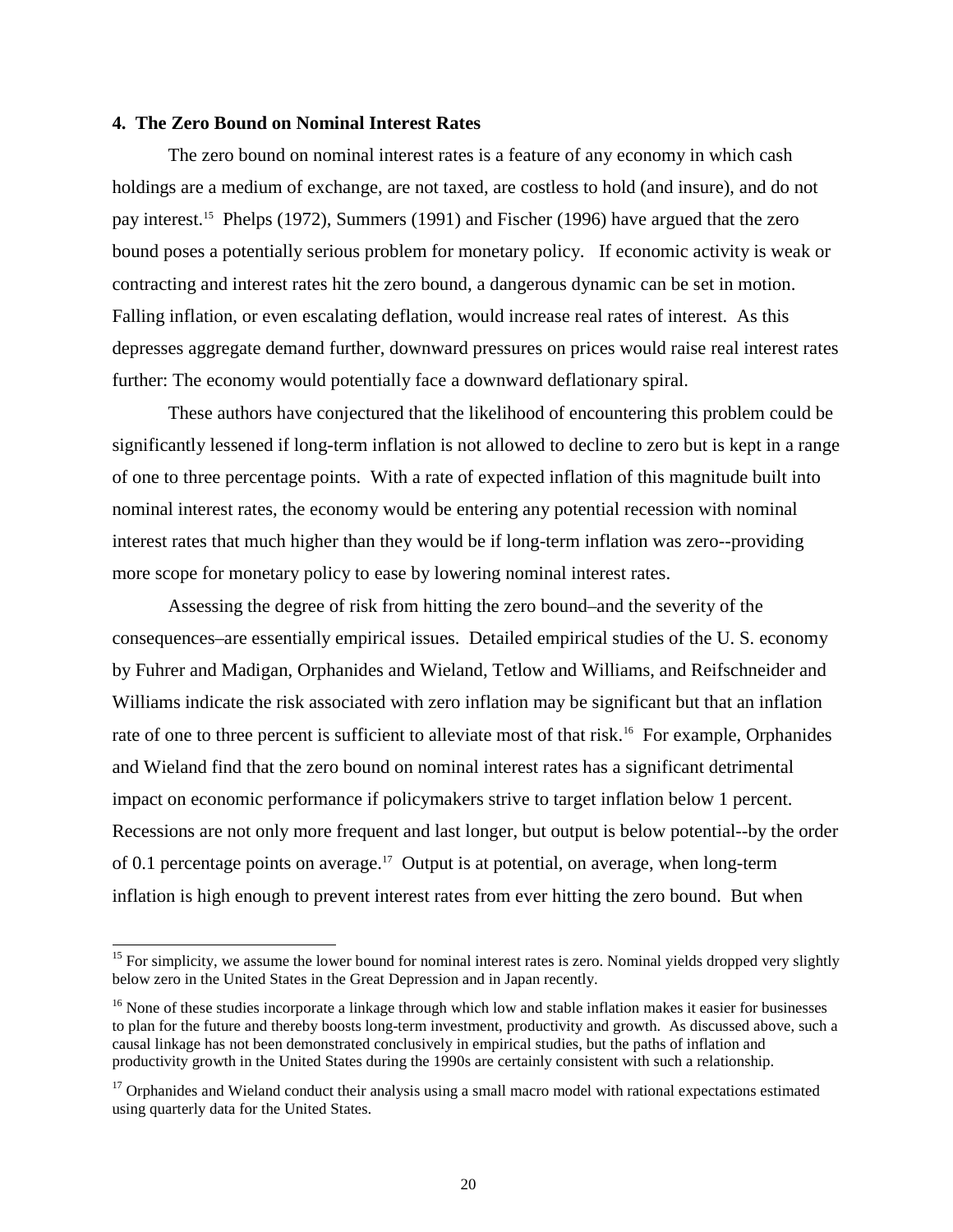inflation is so low that the zero bound is reached, the ineffectiveness of policy in stimulating aggregate demand keeps output below potential, on average.

Reifschneider and Williams use the Federal Reserve Board staff's econometric model of the U.S. economy and model the Federal Reserve as setting the short-term interest rate in response to deviations of inflation from a presumed target and of output from potential---the Taylor Rule. They also find that the zero bound becomes important for inflation targets below 1 percent. At an inflation target of zero, they find the policy rate is essentially at the zero bound nearly one-fourth of the time (compared to about 2 percent of the time when inflation averages 3 percent) and the percentage of the time the economy is in a state of low economic activity is 10 percent (versus 2 percent at average inflation of 3 percent).18

These studies were all conducted using stochastic simulations of empirical macro models in which the Federal Reserve was assumed to set short-term interest rates in accordance with a fixed policy rule and to have complete credibility with the public that it will continue to follow the rule in the future. Because financial markets are forward-looking in these models, this gives the Federal Reserve a powerful ability to affect longer-term interest rates and thus to stimulate the economy in response to an adverse demand shock. Nonetheless, the zero bound still can significantly handicap monetary policy.

But these studies also make assumptions that potentially limit the effectiveness of monetary policy. First, open market operations are implicitly used to purchase only short-term Treasury debt. And second, the transmission mechanism of monetary policy is solely from short-term rates to longer-term Treasury rates and then to other asset prices and rates of return. The stock of money, and the monetary base in particular, do not play a role in the transmission mechanisms in these models. If there are other effective channels of policy transmission or other effective policy tools not considered, then the zero bound may be less of a problem than envisioned in these studies. Indeed, recent experience in Japan suggests that should an economy become mired at the zero bound, central banks will consider creative new ways to make their policy tools more effective.

 $18$  A state of low economic activity is defined as a situation in which a two-quarter moving average of the output gap is greater than 6 percent in absolute value.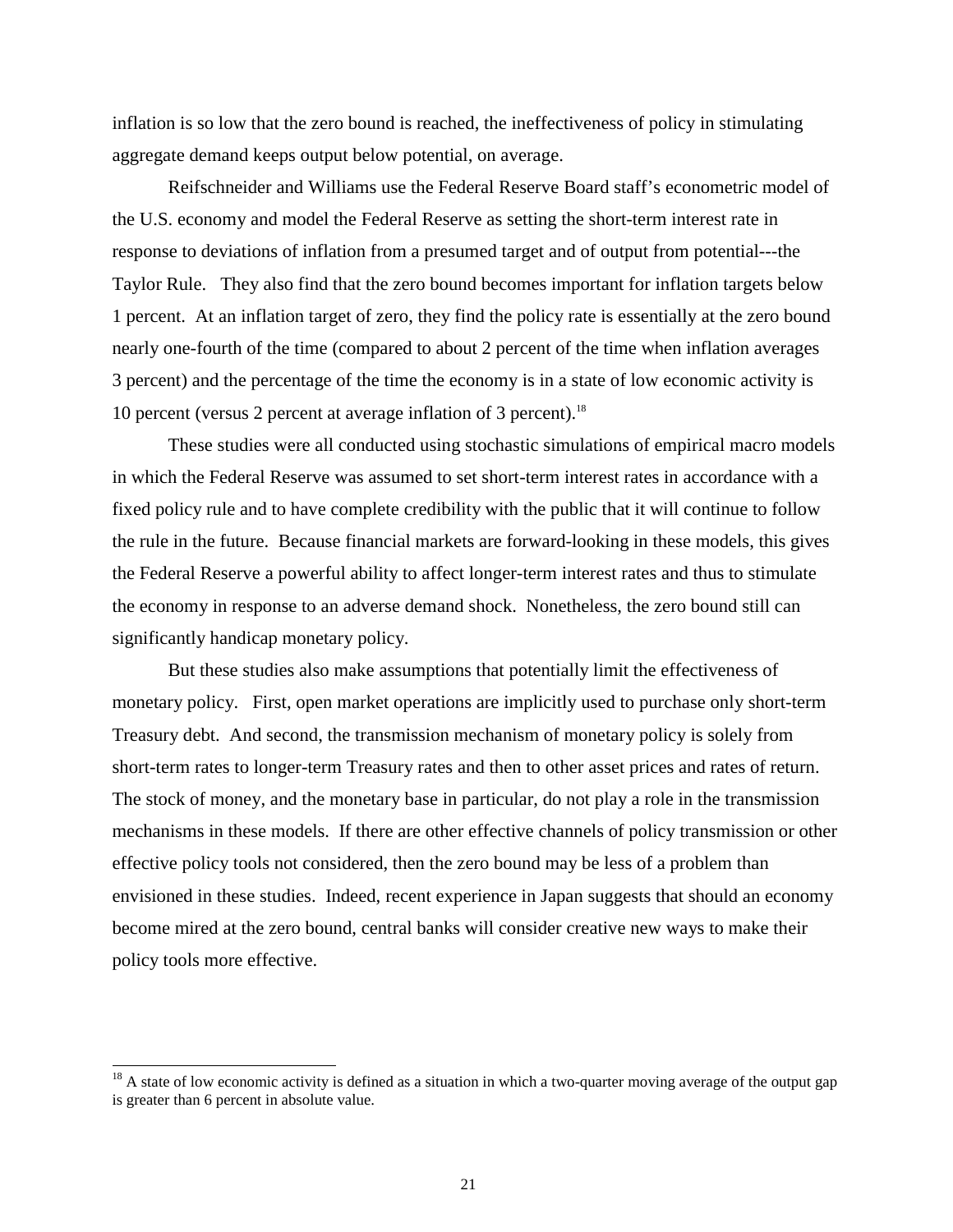# **Alternative Channels for Open Market Operations in Treasury Bills**<sup>19</sup> *Direct Effects Through Increases in the Quantity of the Monetary Base*

When short-term interest rates are at zero, further open market purchases of Treasury bills cease to have their direct impact on the Treasury bill (T-bill) rate, but continue to increase the stock of the monetary base. The question for policymakers is whether increases in the base brought about in this way are likely to have a stimulative impact on the economy.

When interest rates are positive, the monetary base (and perhaps other forms of money) is a form of liquidity, but T-bills are not--as evident by the interest rate that households forego in order to hold base money rather than T-bills. At a zero rate of interest on T-bills, the monetary base and T-bills essentially are perfect substitutes in household's and firm's portfolios as reflected by their equal (zero) rates of return. Even though open market purchases of T-bills increase the monetary base, an open market operation in two perfect substitutes does not cause households to reconsider either their portfolio allocations or their spending decisions.

From the perspective of financial intermediaries in particular, as part of their portfolio adjustment, intermediaries equate the risk-adjusted marginal returns across the various assets in their portfolios. When Treasury bills and federal funds lent have interest rates of zero, the quantity of loans would be adjusted until their risk-adjusted return also equals that on Treasury bills (namely, zero). Further open market purchases of Treasury bills cannot lower the Treasury bill rate further and therefore do not affect the equilibrium quantity of loans. Open market purchases of Treasury bills would simply boost the level of excess reserves.

#### *Indirect Effects on Expectations*

If a central bank were to continue to purchase T-bills even after the interest rate hit zero, the public, upon observing these transactions, could alter its expectations of both future shortterm nominal rates and of future inflation. These changed expectations could, in turn, affect current longer-term nominal and real interest rates.

To avoid the potential downside risks associated with the zero bound, Krugman, Mishkin and others have relied on an ability of central banks to increase inflation expectations to help stimulate an economy at the zero bound. For example, in the context of Japan's recent sluggish growth and near-zero short-term interest rates, Krugman has suggested:

<sup>&</sup>lt;sup>19</sup> This section draws heavily on Clouse et. al.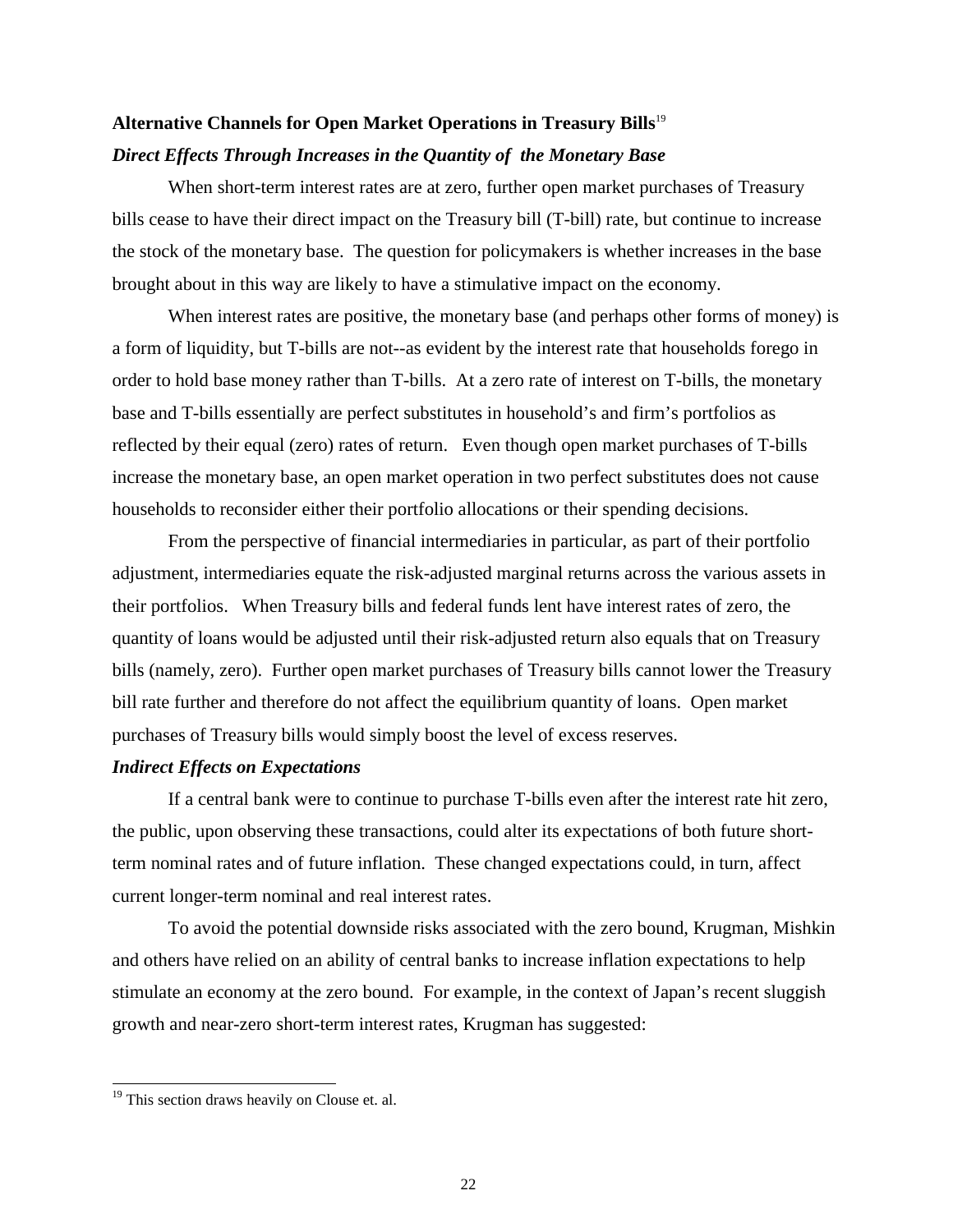"The way to make monetary policy effective, then, is for the central bank to credibly promise to be irresponsible---to make a persuasive case that it will permit inflation to occur, thereby producing the negative real interest rates the countries need."

#### Likewise, Wolman finds

"monetary policy can offset the zero bound by generating temporary expected inflation. With real rates thus unconstrained, the existence of the zero bound does not appear to constitute an argument against a low inflation target."

This flexibility in inflation expectations is brought about in part by a Federal Reserve policy rule that targets the level of prices in the long run. As a result, temporary declines in aggregate demand and the price level generate increased expected inflation as the price level returns to target. This inflation is anticipated and lowers  $ex$ -ante real interest rates.<sup>20</sup>

So it may be that if a central bank continued open market purchases of Treasury bills, perhaps in massive quantities, there would be a direct effect of increasing inflation expectations. But while this effect is possible, and may be worth trying at least to some degree, it may be somewhat ineffective for two reasons. First, if economic activity is relatively low and unemployment is relatively high, this is likely caused in some considerable part by wages and prices that are sluggish. This sluggishness suggests that expectations of future inflation would incorporate this sluggishness and therefore not rise quickly to lower real interest rates.

Second, for monetary policy to affect expectations of future inflation, market participants must believe that in the future the central bank will have the ability to stimulate aggregate demand and thereby increase inflation. An unfortunate implication of the zero bound is that the worse the current economic downturn, the longer may be the period over which interest rates are expected to remain at zero. In other words, the further out in the future may be those periods in which interest rates are expected to be positive and, therefore, in which the central bank can use its standard tools to stimulate aggregate demand. If so, the central bank has limited ability to increase the public's expectation of inflation and, thereby, lower current real interest rates.

#### **Alternative Policy Tools**

 $\overline{a}$ 

In light of these possible limitations to continued open market purchases of T-bills after

<sup>&</sup>lt;sup>20</sup> Wolman (1998), page 17. Wolman also shows that with policy rules that target the rate of inflation (and not the price level), the zero bound can be an impediment to achieving full employment.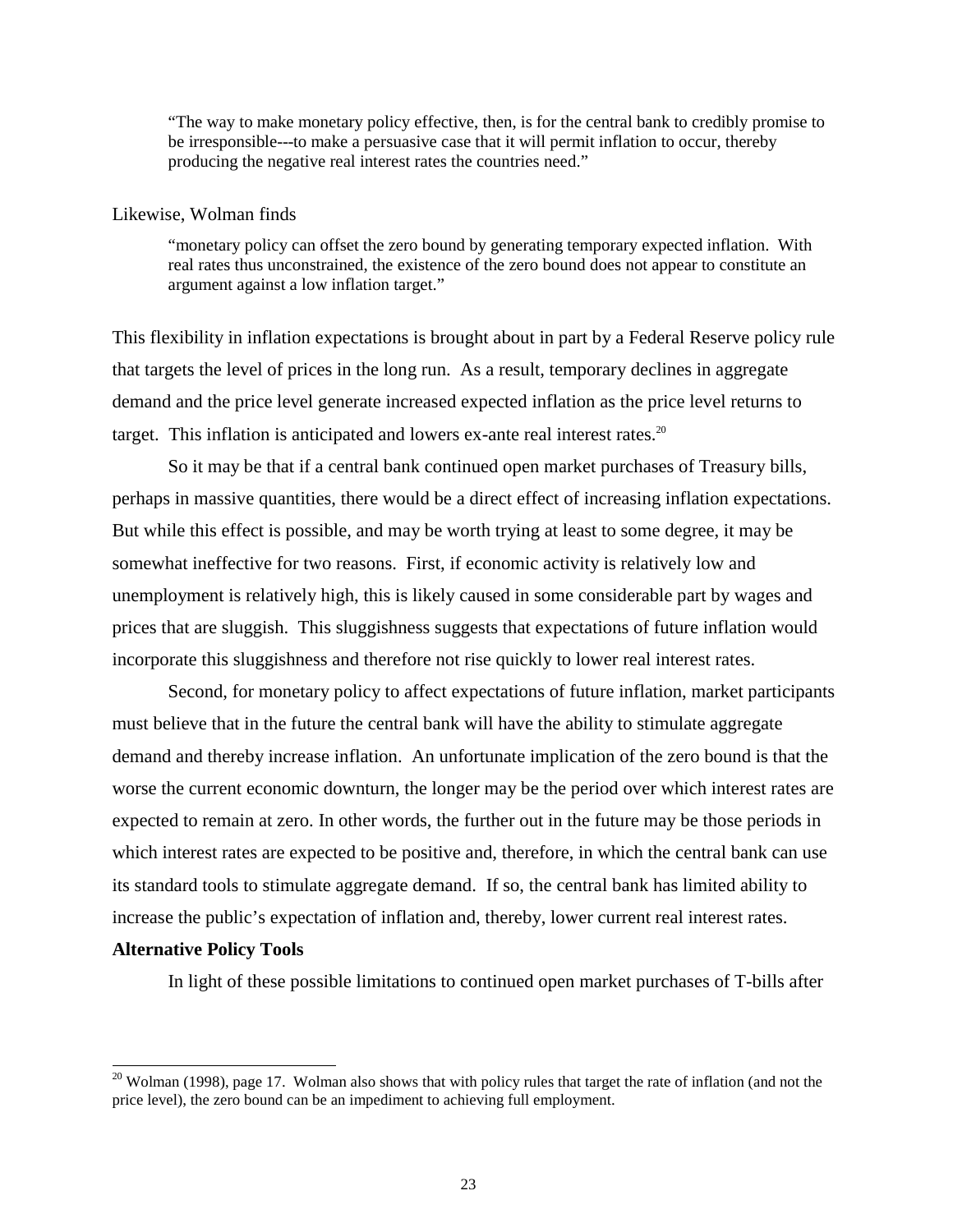the interest rate has hit zero, a central bank may wish to either replace or reinforce these purchases with other policy actions. Several of these alternatives (purchasing treasury bonds, writing options on interest rates, and purchasing foreign exchange) can be viewed as extensions of conventional open market operations, while others (purchasing private sector securities, discount window lending to the non-bank sector, and direct cash transfers to the public) represent potentially new directions for U.S. monetary policy.

#### *Purchasing Treasury Bonds*

Perhaps the most obvious extension of a central bank's policy actions beyond the purchase of T-bills is to engage in the open market purchase of longer-maturity government debt. The effects that such actions can be expected to have on longer-term Treasury rates depend on how one sees interest rates as being determined. Following fairly standard views, we view longterm Treasury rates as composed of expectations of future short-term interest rates and term premiums. To have an impact, open market operations would have to affect at least one of these two components.

It is not clear why purchases of government bonds should affect expectations of shortterm interest rates. The current impact on the monetary base is the same whether bonds or bills are purchased. And just because bonds have a longer maturity than bills, it does not follow that the increase in the base from a bond purchase will be sustained over a longer time period than would an increase brought about by a purchase of a T-bill.

Therefore, it would seem, that bond purchases would have to affect interest rates through impacting term premiums. Purchasing bonds, and decreasing the public's holding of bonds, can decrease the term premium if bonds and other assets are imperfect substitutes in the public's portfolio. In order to induce the public to hold fewer bonds, the central bank would bid up the price of those bonds and thereby lower their yield. However, historical evidence, such as Operation Twist in the United States in 1961, does not seem to support this notion of significant interest rate effects stemming from changing the relative supplies of assets. But, it remains an open question as to what the effects would be of truly massive purchases of government bonds. A central bank could presumably overwhelm the markets and raise Treasury bond prices. Indeed, the Federal Reserve fixed the yields on U.S. Treasury securities during and immediately after World War II. Presumably, bond purchases on a large enough scale could drive Treasury bond rates to zero, or nearly so.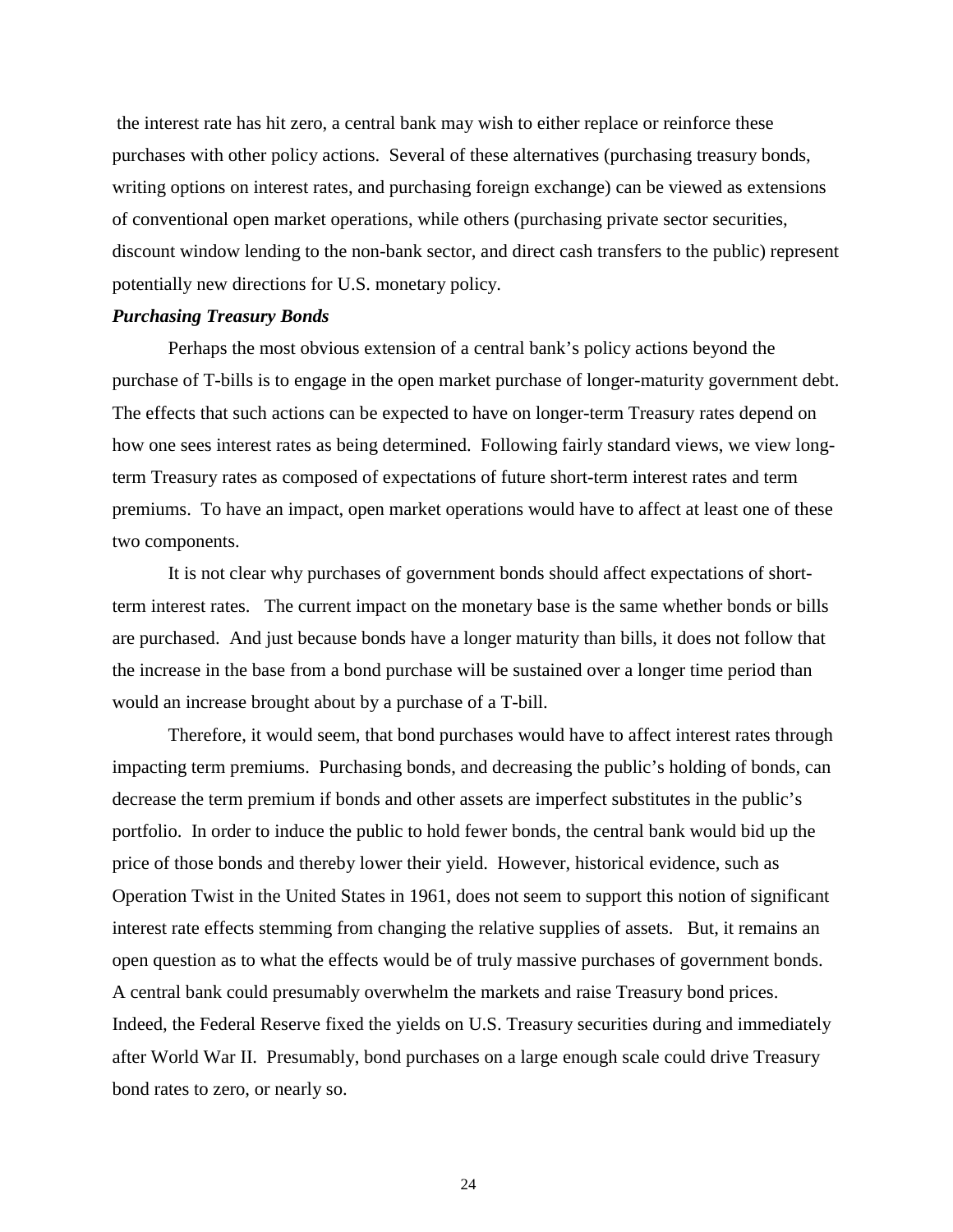## *Writing Options*

With long-term interest rates importantly affected by expectations of future short-term rates, a central bank may find interest rate options a valuable tool for affecting longer-term interest rates. With options, a central bank can convey its intentions regarding the future course of short-term rates. In particular, the central bank could enter options contracts in a way so that if future short-term interest rates rose above a specified level, the central bank would be obligated to make a payment to its counterparty. Not only would this inject reserves when interest rates rose, it would penalize the Federal Reserve for its failure to keep rates low. And the private market would gain financially --- the options would essentially be providing some insurance should short rates rise above the specified levels.

To accomplish these goals, the central bank would be the party to write the option and would set the strike price to correspond to the particular interest rate ceiling (i.e. a specific floor for T-bill prices) it desired to convey to the market. Then, if market rates were to rise above the ceiling rate, the price of the Treasury bill would fall and the holders of the option would have an incentive to exercise the option---purchasing a T-bill at a low price in the market and "putting" it to the central bank at the higher strike price.

Options not only provide a way for the central bank to specify its ceiling for a particular interest rate over a specified future period, but the day-to-day changes in the price of the option also provide a market-based index of the credibility of the particular interest-rate ceiling specified in the options contract. Should the central bank's commitment to low interest rates be questioned in the market, the central bank could read this from the option prices and could attempt to provide a policy response--either with options or other instruments.

### *Purchasing Foreign Exchange*

 $\overline{a}$ 

By purchasing foreign exchange, a central bank could hope to depreciate its currency and spur net demand for domestic goods and services. When interest rates are above zero, unsterilized intervention causes more depreciation than sterilized intervention.<sup>21</sup> This is because an unsterilized intervention lowers the domestic interest rates, whereas a sterilized intervention

<sup>&</sup>lt;sup>21</sup> In unsterilized intervention, the authorities exchange cash or reserves for securities denominated in foreign currency, with the result that the domestic monetary base changes with the intervention and, normally, domestic interest rates change. In sterilized intervention, the change in the domestic base is offset by a purchase or sale of domestic currency securities and domestic interest rates are normally left unchanged.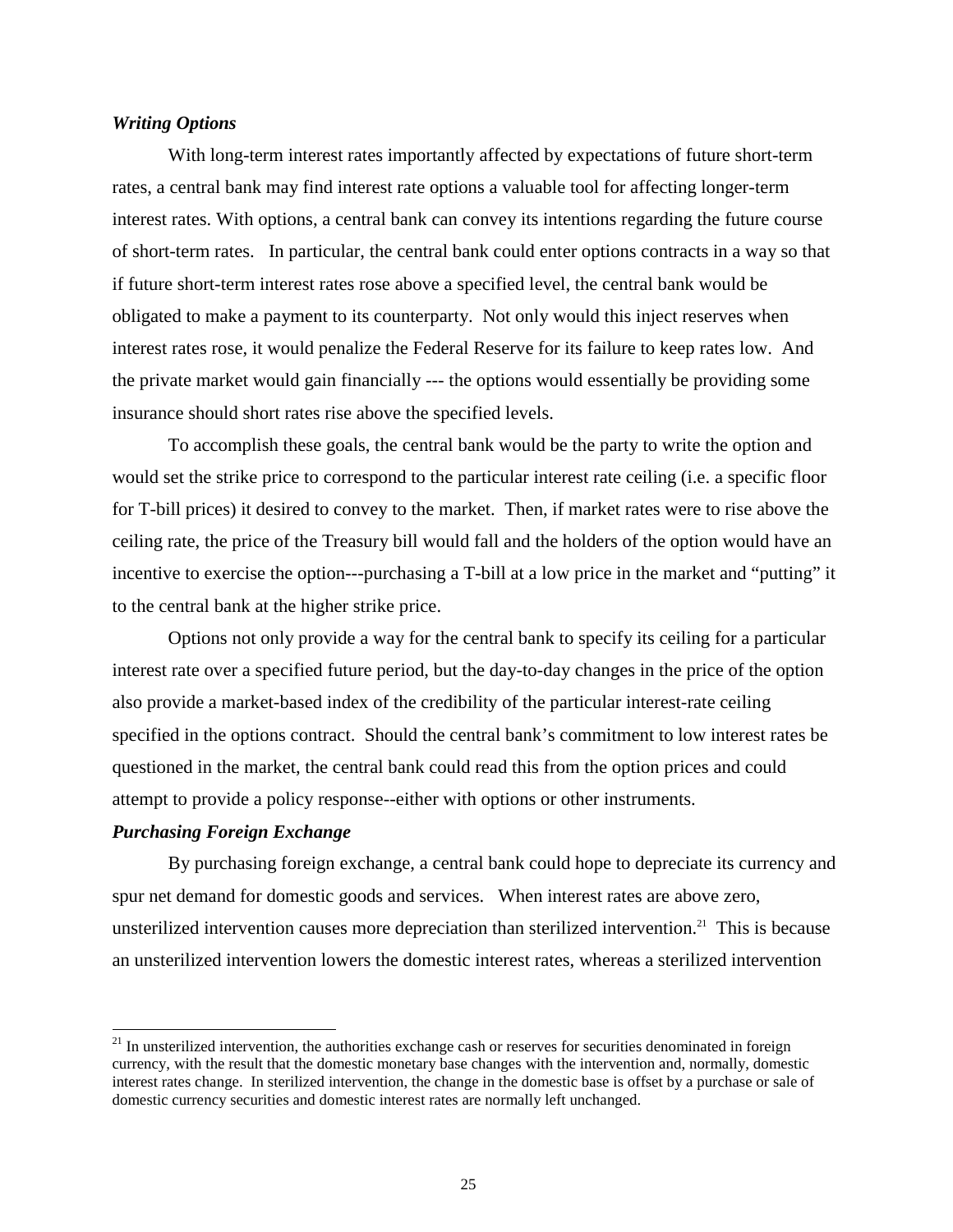does not. However, at the zero bound, the two types of intervention have the same effects because the unsterilized intervention cannot lower the interest rate.

With risk neutrality and current U.S. interest rates fixed at zero, foreign exchange intervention could cause the dollar to depreciate in the current period if (and only if) it caused private agents to expect the dollar to be depreciated more in the future than they expected it to be before the intervention. At issue is whether U.S. authorities could create expectations of a future depreciation by credibly signaling their intentions for the future course of the short-term nominal interest rate. If U.S. authorities sold dollar assets in the current period and used the proceeds to purchase foreign assets, they would stand to gain if the dollar were to depreciate in the future. Observing current foreign exchange purchases by U.S. authorities, market participants might expect the U.S. authorities to lower interest rates in the future to bring about this depreciation. If so, with interest rates in the current period fixed at zero, the dollar must depreciate in the current period in order to maintain interest rate parity. The empirical literature provides only limited support for the existence of such signaling effects and suggests that if they are present at all, they vary from episode to episode and disappear fairly quickly.

Alternatively, foreign exchange purchases could succeed in causing the dollar to depreciate if U.S. and foreign assets are imperfect substitutes because agents are risk averse. In effect, changes in relative supplies of assets would then affect relative returns, and by purchasing foreign exchange, the Federal Reserve would be increasing the supply of dollar-denominated assets relative to foreign assets. However, an extensive empirical literature has almost universally concluded that such relative supply effects have little or no lasting impact on exchange rates.

#### *Purchasing Private-Sector Securities*

 While using a credible rule to set short-term interest rates, purchasing government bonds, and using options may all help to lower and flatten the Treasury yield curve, the yield curves for private sector securities could remain somewhat elevated. In particular, if short-term Treasury rates are at zero and the economy is floundering, credit risk premiums could be quite high. If these risk premiums are holding back an economic recovery, the central bank could potentially unlock credit flows and jump start the economy by taking this credit risk onto its balance sheet, for example, through purchases of private sector securities. The key issue for a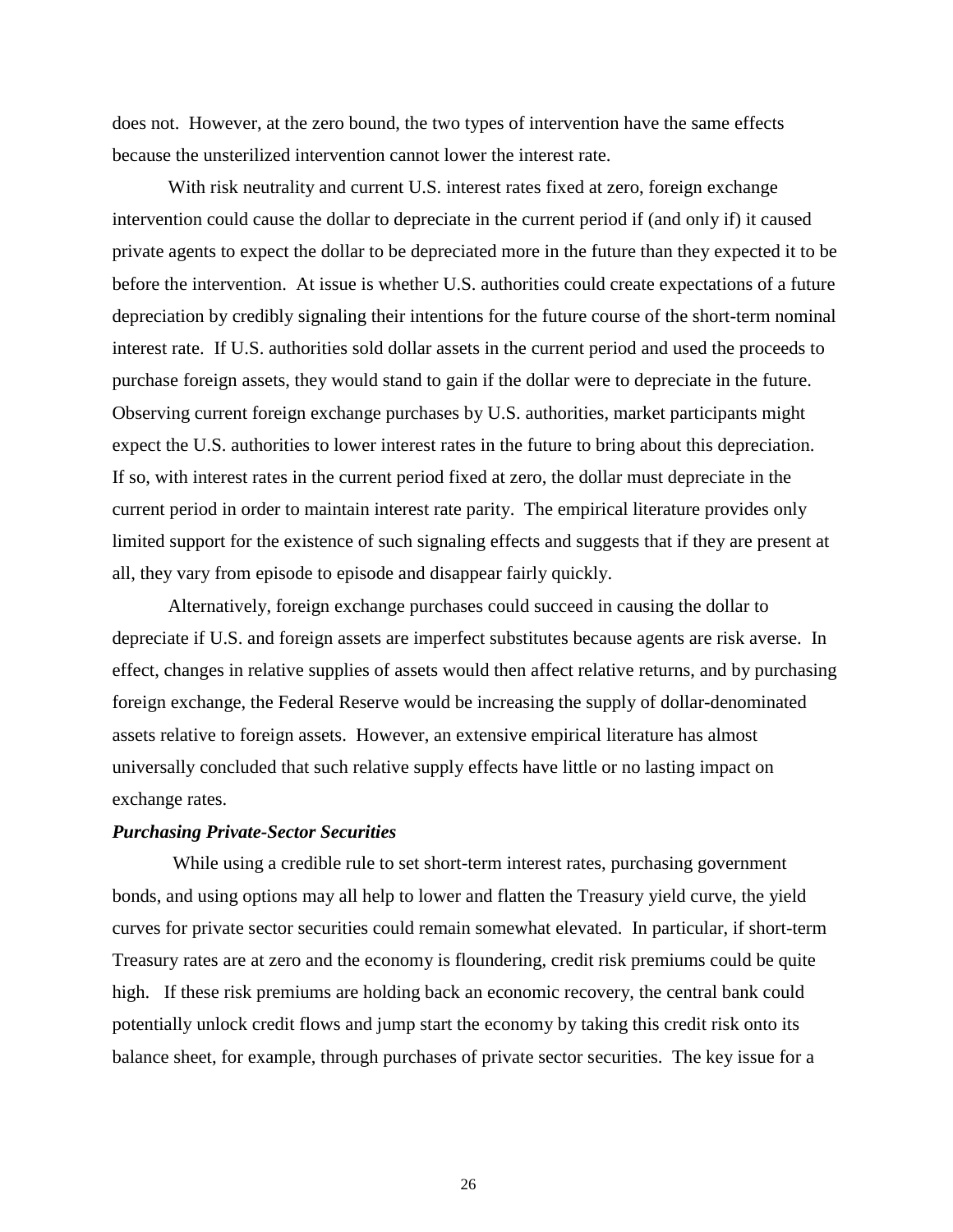central bank contemplating such actions, however, is whether it is authorized to and whether it wants to take such private-sector credit risk onto its balance sheet.

The Federal Reserve, for example, faces some important restrictions regarding the type of private-sector securities that it is authorized to purchase. The current statutory authority for open market operations is still strongly influenced by the intent of the original framers of the Federal Reserve Act. One intent of the Federal Reserve Act was to spur the development of the bankers' acceptance market. It was thought that if the Federal Reserve could purchase and sell bankers' acceptances and similar types of securities, this would stimulate the development of private markets for these types of credit instrument. Accordingly, even today, while the Federal Reserve can purchase virtually all types of Treasury and agency securities, it can purchase only certain types of private sector securities---bankers' acceptances and bills of exchange. Accordingly, the Federal Reserve is not authorized to purchase notes, such as corporate bonds and mortgages; nor can it purchase equities or real property such as land or buildings.<sup>22</sup>

Even within the class of bankers' acceptances and bills of exchange, Federal Reserve purchases are limited to those instruments that arise out of transactions in real commerce.<sup>23</sup> By tying Federal Reserve purchases to instruments financing real commerce, it was thought that the money stock would expand and contract in line with real business activity. By this means, there would be enough money and credit to provide for real business needs, but excessive money growth and its inflationary consequences would be avoided.

As mentioned above, a key aspect of the purchase of any asset by a central bank would be whether the central bank can take onto its balance sheet the credit risk inherent in the asset. For open market purchases, there does not seem to be any explicit instruction that the Federal Reserve can not take credit risk onto its balance sheet. The limitation to taking on credit risk would seem to stem from the types of instruments that it can purchase--namely bankers' acceptances and bills of exchange arising out of real commerce. In practice, the Federal Reserve

 $22$  The private-sector debt instruments that the Federal Reserve can purchase are limited to those eligible for discount, which generally excludes corporate debt and mortgages for example. However, the class of private-sector debt instruments eligible for purchase could be expanded to include corporate bonds, mortgages and other instruments under section 13(3) of the Federal Reserve Act. Under 13(3), if the Board of Governors found there to be "unusual and exigent circumstances" and voted by a majority of at least five governors to authorize lending under 13(3), the Federal Reserve could discount to individuals, partnerships, and corporations "notes, drafts and bills of exchange ....indorsed or otherwise secured to the satisfaction of the Federal Reserve Banks..." This broadening of the class of instruments eligible for discount would correspondingly broaden the class eligible for purchase.

 $^{23}$  Unless the purchases were done under section 13(3) of the Federal Reserve Act.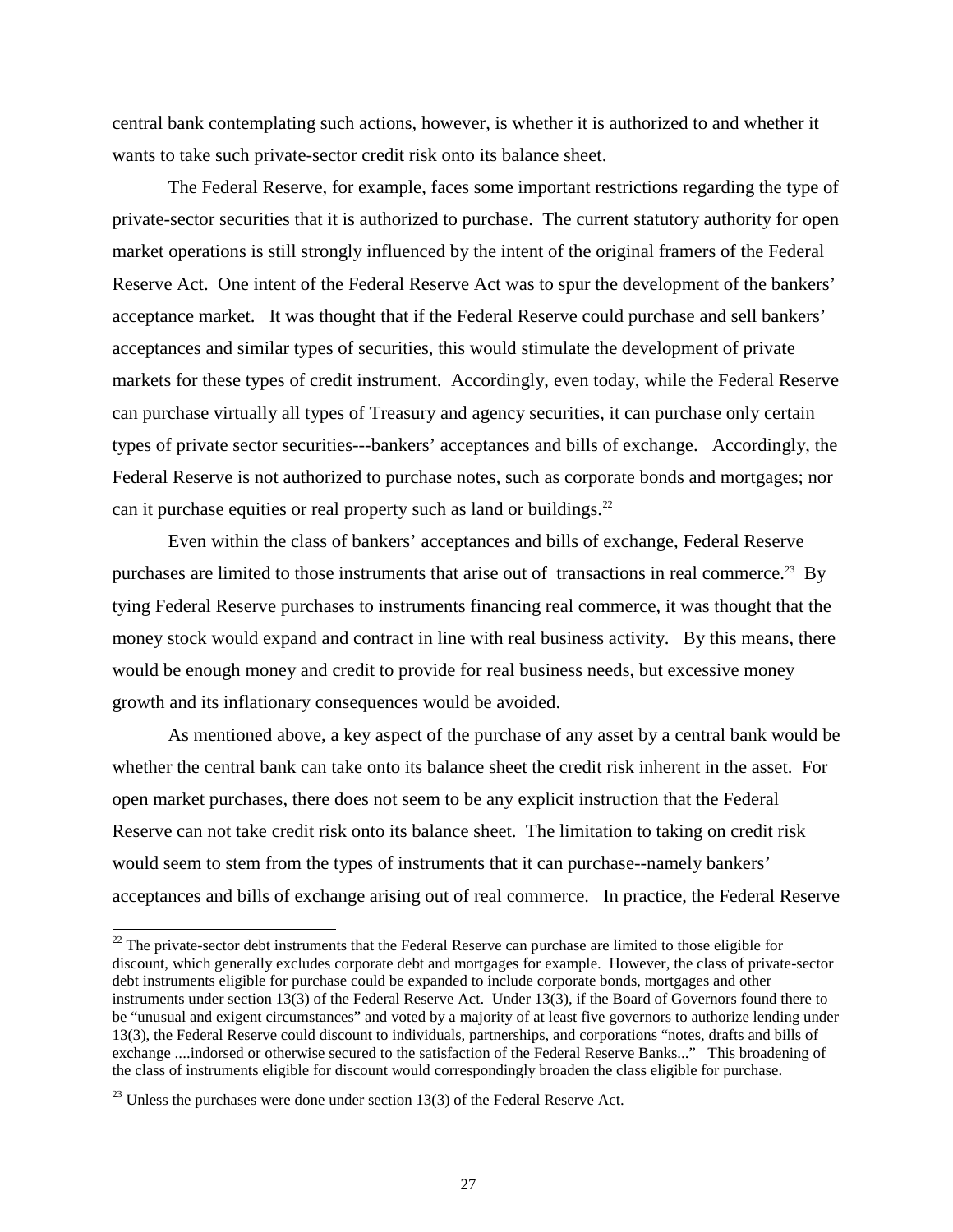has stipulated that, as stated by Woelfel (1994), "a bill of exchange is not eligible for purchase until a satisfactory statement has been furnished of the financial condition on one or more of the parties." This condition, if not changed subsequently by the Federal Reserve, would seem to limit the private-sector credit risk the Federal Reserve would be taking onto its balance sheet by way of open market operations.

### *Discount-Window Loans*

A central bank can also attempt to spur private aggregate demand by extending loans to depositories, other financial intermediaries, or firms and households. By making the loan, the central bank turns an asset that may be illiquid for the lender into a liquid asset. This may be particularly helpful in spurring aggregate demand should the financial sector be under stress and in need of liquefying its assets.

 In the United States, the Federal Reserve currently lends only to depository institutions. But in contrast to the limited type of securities the Federal Reserve can purchase, it can accept as the security for a loan virtually any security that the Federal Reserve Banks themselves deem acceptable. And in fact, the Federal Reserve accepts mortgages covering one- to four-family residences; state and local government securities; and business, consumer, and other notes. These notes can be open market securities such as corporate bonds and commercial paper or can be commercial and industrial loans extended by banks, for example.

Perhaps the most important limitation on Federal Reserve lending activity regards the credit risk associated with the security used for collateral. It has generally been seen as the intent of Congress that, in the event of a default on the collateral, the Federal Reserve should look to the depository as a source of payment. Therefore, the credit risk of the underlying security stays off the balance sheet of the Federal Reserve and in the private sector. In a situation in which nominal rates are zero and the economy is in adverse straights, credit-risk premiums could be high and holding back aggregate demand.

The Federal Reserve also has the authority to make loans directly to individuals, partnerships, and corporations (IPCs). Use of this authority is limited to cases of "unusual and exigent" circumstances and for cases in which credit is not available from other sources. Also, the discounted securities must be "endorsed or otherwise secured to the satisfaction of the Federal Reserve Bank". As interpreted by Hackley (1973), this requirement seems to limit the credit risk that the Federal Reserve could take onto its balance sheet: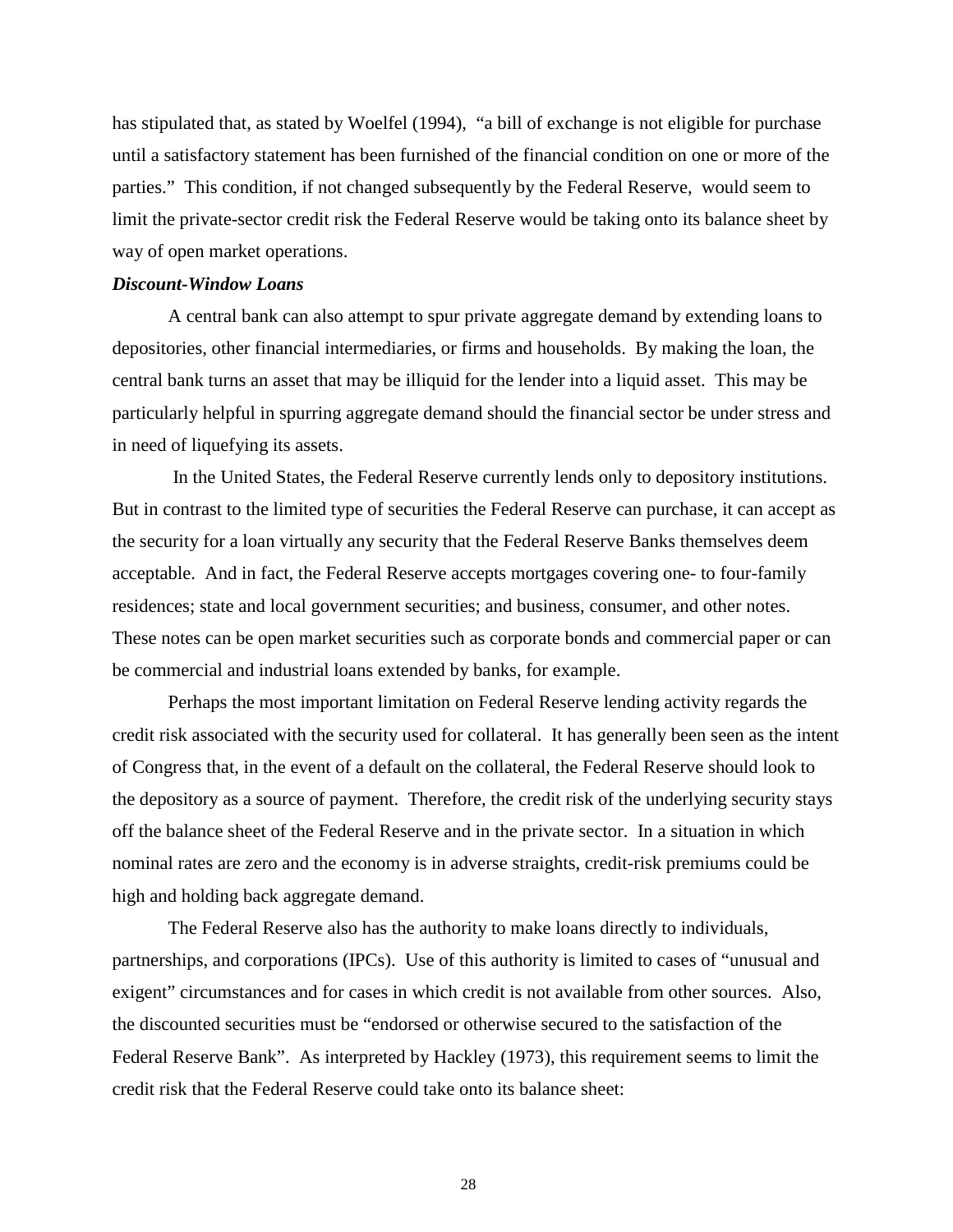"In any case, it seems clear that it was the intent of the Congress that loans should be made only to credit-worthy borrowers; in other words, the Reserve Bank should be repaid in due course, either by the borrower or by resort to security or endorsement of a third party"

Again, if the Federal Reserve cannot take credit risk onto its balance sheet, there may arise times in which elevated credit-risk premiums are holding down aggregate demand and the Federal Reserve would itself lack a tool to lower these risk premiums.<sup>24</sup>

### *Printing Money to Induce Wealth Effects*

 $\overline{a}$ 

When interest rates are positive and policy actions lower them, one channel through which aggregate demand is raised is the wealth effect generated by higher asset prices. But if interest rates are at the zero bound, then there are no wealth effects from the open market operations in these assets. This leaves wealth effects operative only if the central bank can directly engineer increases in wealth either by purchasing assets at above market values or by "printing" money and somehow distributing it to the public as a transfer payment.

Regarding the purchase of assets at above market values, this would appear to be problematic, at least on the political level if not on legal grounds. Deciding which types of assets to purchase at above market value would entail distributing wealth to some members of the public and not others based solely on their asset holdings. However, on strictly legal grounds it would seem possible for the Federal Reserve to purchase assets at above-market prices even if this results in negative interest rates on those purchased assets.

Printing money and distributing it to the public probably is not legal under the Federal Reserve Act. Under the act, after all expenses have been paid and the stockholders have received a dividend of 6 percent, the net earnings of the Federal Reserve must be put into a surplus account. It appears that direct transfers from the surplus account are not authorized by the Act. Even if allowed, the printing of money would entail issues of fairness and equity: would checks be mailed out to individuals, or would money be given to deposit holders through depository institutions? Questions affecting the distribution of wealth may best be left to the political process.

<sup>&</sup>lt;sup>24</sup> The Federal Reserve may not be in the best situation to deal with elevated risk premiums directly. Any social benefits to having the Federal Reserve lending directly to IPCs and take on credit risk would have to be weighed against the potential costs of placing the Federal Reserve squarely in process of evaluating credit applications and allocating credit.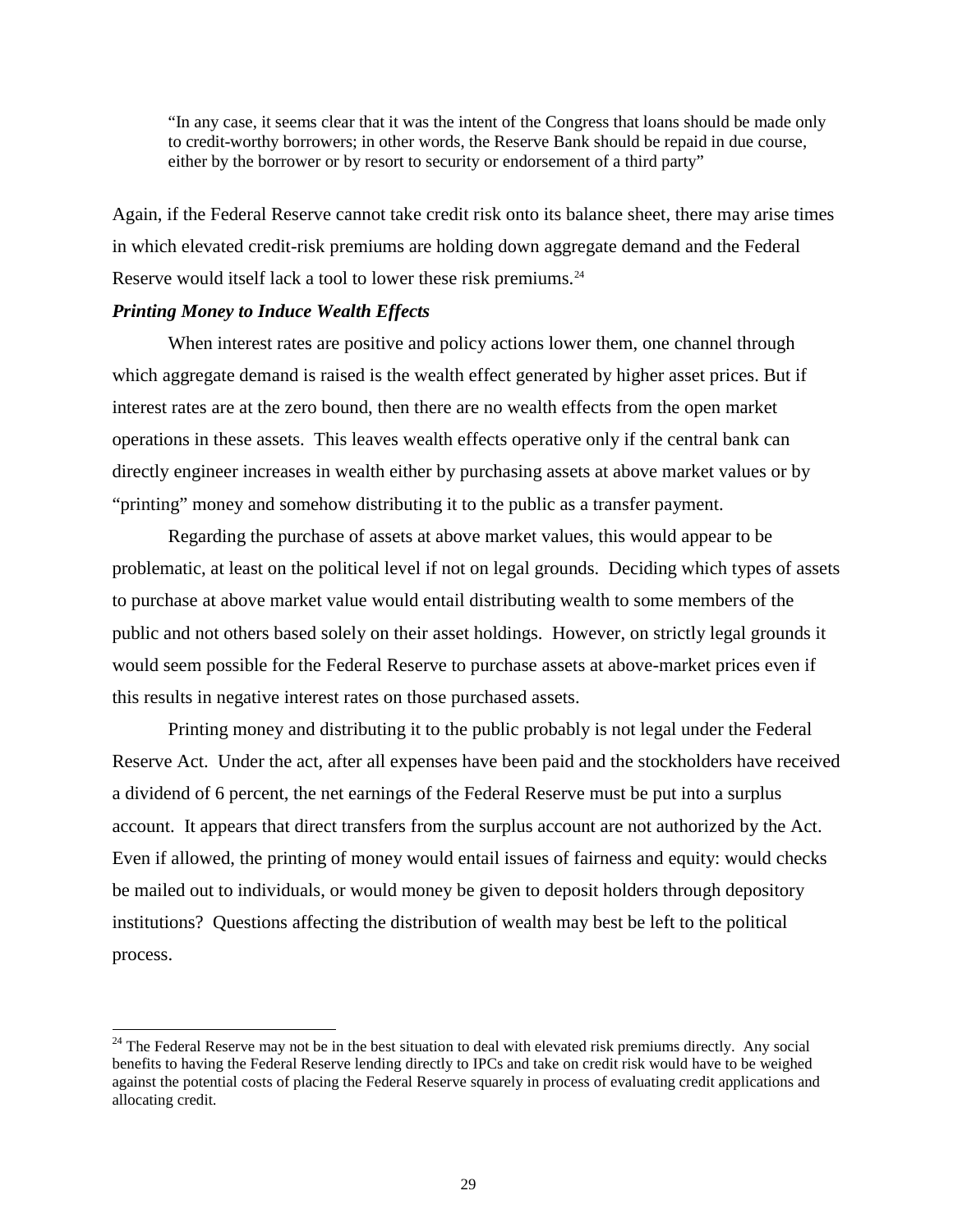The printing and distribution of money could have to be achieved in conjunction with the political process by means of a money financed reduction in income taxes. But any such action can be seen as composed of two components--a tax cut financed by new issuance of Treasury bills and an open market purchase of the bills. Since the later effects are likely to have little effect at the zero bound, the total effect would come from the fiscal stimulus. Of course, if the fiscal stimulus were large enough to raise the nominal interest rate above zero, then standard open market operations would regain their stimulative impact.

#### **5. Monetary policy and price stability**

#### *A framework for understanding monetary policy*

The theory and practice of monetary policy in a regime of price stability has much in common with the theory and practice of monetary policy at low or moderate inflation, and we begin by considering how our framework for characterizing and understanding monetary policy (whether at moderate or low inflation) has evolved over the last decade. The Barro-Gordon (1983) view in which authorities have an incentive to inflate unexpectedly to pump up the economy has been supplemented by models of independent central bankers with a "taste" for price stability, such as Rogoff (1985).

And at least in the US, the focus has shifted from viewing a monetary aggregate as the authorities' control variable, with estimated money demand equations to guide policy, to the use of policy reaction functions, or "rules", linking the short term interest rate directly to inflation and output targets. This concept provides a useful framework for modeling and understanding monetary policy.

To illustrate, consider the following regression equation reported in Levin, Wieland, and Williams (1998):

(1)  $\mathbf{r}_t = -0.0042 + 0.795 \mathbf{r}_{t-1} + 0.635 \pi_t + 1.171 \mathbf{y}_t - 0.967 \mathbf{y}_{t-1}$ 

where  $r_t$  is the federal funds rate,  $\pi_t$  is the four-quarter moving average of the inflation rate, and  $y_t$  is the current output gap (the percentage difference between potential and actual GDP). This equation, which was estimated using quarterly U.S. data over the period from 1980 to 1996, suggests that the Federal Reserve tended, as one might expect, to raise the funds rate in response to increases in inflation and in the excess of actual over potential output. There are no explicit terms for the target values of inflation and the equilibrium real interest rate in this equation–these

30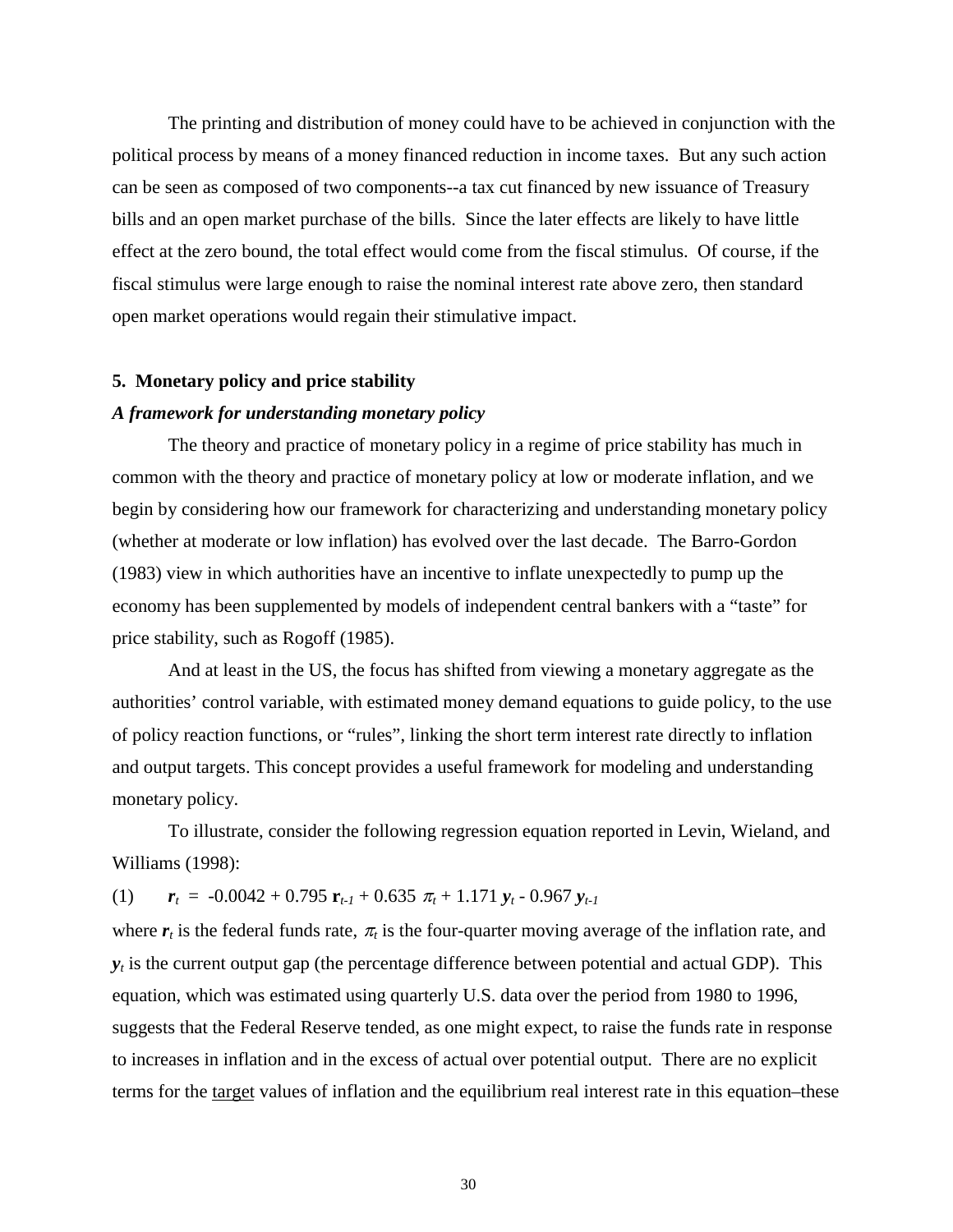values are implicitly assumed to be fixed and are subsumed in the regression's constant term. The coefficient on the lagged funds rate indicates a fairly high degree of interest rate smoothing, while the lagged term in the output gap suggests that the Fed responded to the growth of output as well as to the level.

In reality, the process through which the Federal Open Market Committee reaches a decision to raise or lower the funds rate in a given period is substantially more complex than this estimated equation suggests. However, such a characterization may for many purposes be a useful summary of the underlying decision-making process, and in any event captures some of the key elements of that process.<sup>25</sup>

The optimal form for a policy rule depends on the objectives of the monetary authorities, which are here assumed to be to minimize (some combination of) the variability of inflation, output, and the interest rate itself. It also depends on the structural relationships in the economy, and different estimated models will imply different estimated optimal policy rules for given objectives. Optimal rules may include many more variables, and more lagged terms, than the equation given above. Obviously, in order to implement an optimal rule, the "true" structural model of the economy must be known. Since this model is not in fact known with certainty, it is of interest to identify policy rules that perform well for a variety of models.

Taylor (1993) and Henderson and McKibbin (1993) both propose simple rules of this form:

(2) 
$$
\mathbf{r}_t = (\mathbf{r}^* + \pi_t) + \alpha (\pi_t - \pi^*) + \beta \mathbf{y}_t
$$

 $\overline{a}$ 

where  $\mathbf{r}^*$  is the equilibrium real interest rate and  $\pi^*$  is the target for the inflation rate, both assumed to be constant. (The target for the output gap,  $y_t$ , is assumed to be zero.) These authors argue that rules of this type not only characterize actual policy fairly well, but are likely to perform well in the face of a variety of shocks to the economy.26 Levin, Wieland, and Williams examine this hypothesis using four different macroeconometric models of the U.S. economy. They confirm that simple rules are indeed robust across model structure, although they find that

<sup>&</sup>lt;sup>25</sup> Among other advantages, reaction functions of this type allow model-builders to incorporate policy responses explicitly in their models and maintain at least a degree of consistency between government policy and private sector behavior. This approach mitigates to some extent the effects of the well-known Lucas (1973) critique.

 $^{26}$  The performance of a rule is often measured by computing the variability of output and inflation using the rule, assuming a particular model structure. In some cases this computation can be performed analytically; in others, stochastic or "Monte Carlo" simulations are used to estimate the variances in question.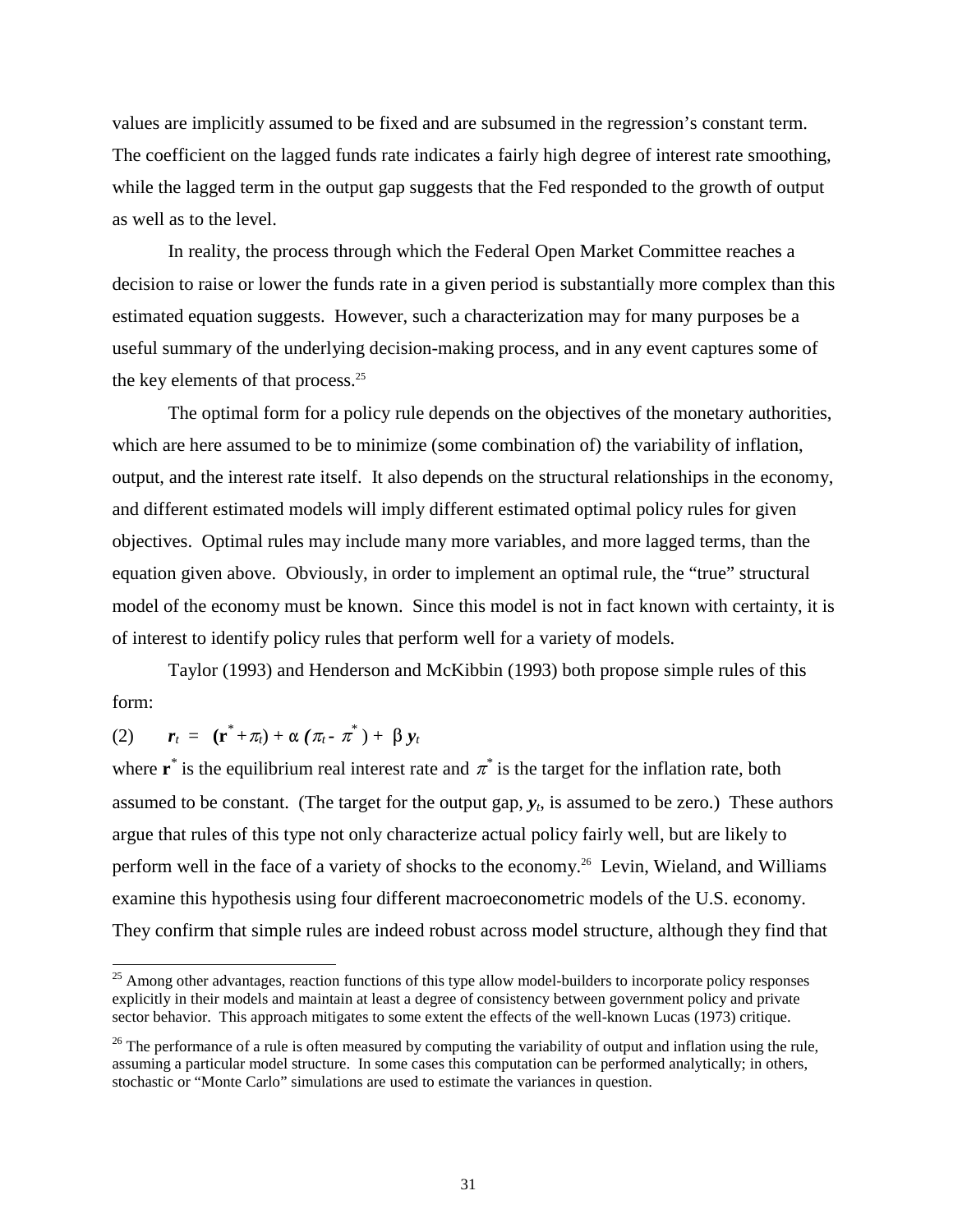rules that incorporate more interest rate smoothing generally perform better than do the simple Taylor and Henderson-McKibbin rules.

## *Monetary policy and price stability*

 $\overline{a}$ 

Monetary policy at low or zero inflation rates faces some special problems that distinguish it from policy in regimes of higher inflation.<sup>27</sup>

One practical question is whether to set a target for the inflation rate or the path of the price level. The difference is essentially whether the authorities attempt to offset periods when inflation is above the long run target with periods when it is below target, or whether they merely attempt to bring the inflation rate back to the desired long run value. In the case of zero inflation, of course, a price level target would require periods of actual deflation in order to offset any inflationary shocks.

Credibility and transparency are always important in formulating and implementing monetary policy because of their effect on interest rates and wage and price formation through expectations of future policy. These factors are no less vital at near-zero inflation rates because it is particularly important to place a floor under inflation expectations to avoid a deflationary spiral in the event of a negative shock. Krugman (1998) makes this point in connection with the current situation in Japan, using a simple model to show that if the Japanese authorities could credibly commit to raising inflation in the future, that would lower current long-term real rates and stimulate the economy even without lowering current short rates. Of course, for such a commitment to be credible, the authorities must have some feasible way of raising future inflation. One possibility is that if nominal long-term rates are above zero and market expectations are rational, then expected short rates must be above zero at some point in the future. By announcing a (credible and transparent) policy to lower those future rates, the authorities can affect long rates in the current period.

The lower bound on nominal rates doubly complicates the policy-making problem – monetary policy instruments become less effective at the same time the economy becomes less stable.<sup>28</sup> Perhaps the simplest policy response is to choose a target inflation rate that is somewhat

 $^{27}$  Again, we neglect the question of policies used to get to a regime of price stability. Some countries have successfully used target ranges and central bank "contracts" to lower inflation (Canada, New Zealand), some have used a combination of fiscal and monetary policy to meet announced goals (EMU members), and others have pursued a more opportunistic approach to lowering inflation (the United States).

<sup>&</sup>lt;sup>28</sup> Indeed, in order to solve a macroeconometric model in the neighborhood of the zero bound on interest rates it may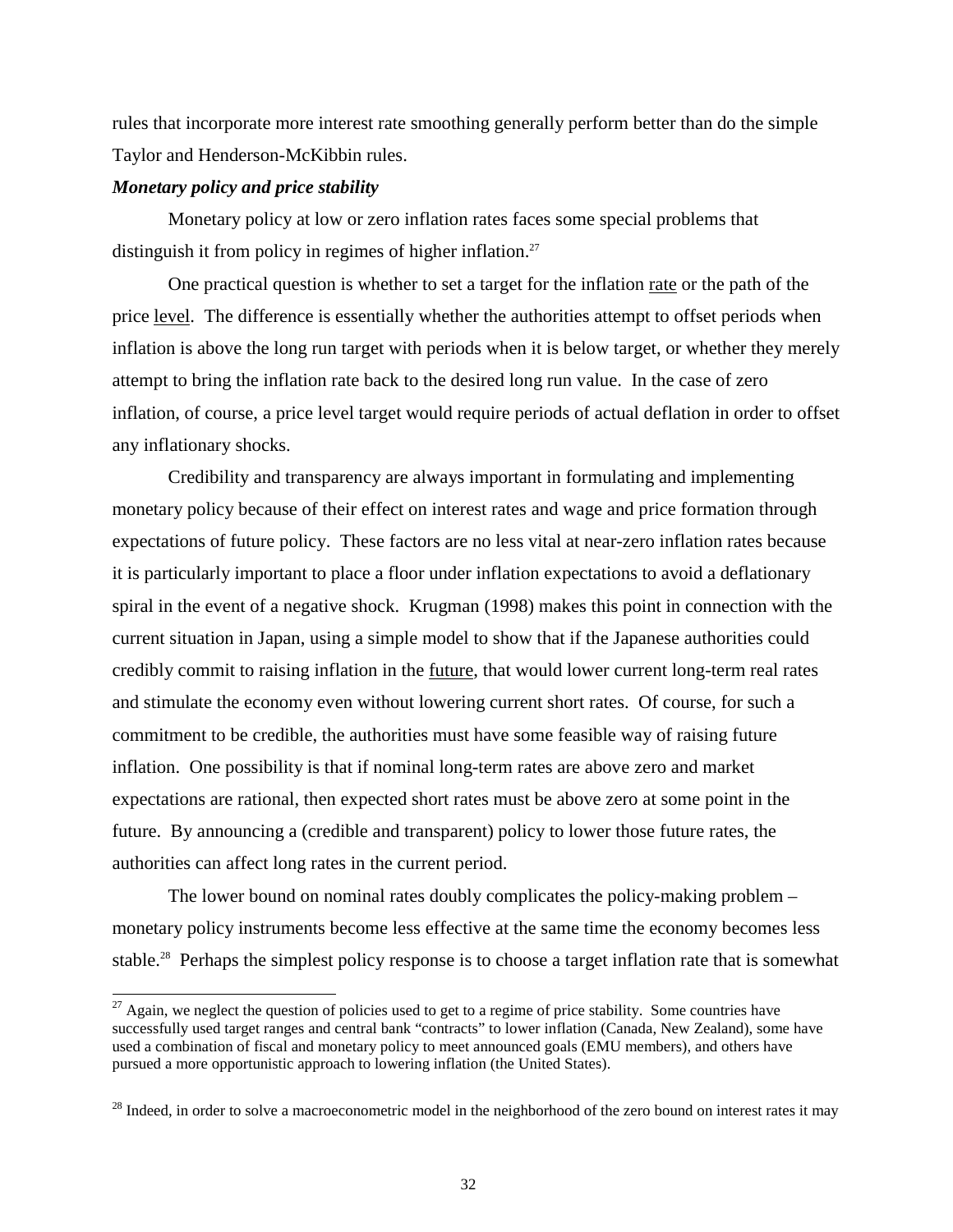above zero. As this target is incorporated into market expectations, the short term nominal interest rate will rise as well, giving the authorities extra room to cut short rates as needed. As discussed in the previous section, several recent papers by FRB staff economists have studied the effectiveness of different policy rules in the neighborhood of the zero bound. These results suggest that a target inflation rate of 2 percent is high enough to greatly reduce the effect of the zero bound on policy in all but the most extreme shocks.<sup>29</sup>

Using simple rules of the Taylor/Henderson-McKibbin form, these papers demonstrate that more aggressive policies that respond to shocks with larger changes in interest rates may be helpful. While with these policies interest rates will hit the zero bound more often, because they respond more, the stronger response tends to bring the economy back to the baseline faster. For example, Taylor proposed parameter values of  $\alpha = 0.5$ ,  $\beta = 0.5$  for equation (2), meaning that the Fed is assumed to raise the funds rate by 50 basis points in response to an increase in the contemporaneous inflation rate of 100 basis points, over and above the increase of 100 basis points needed to maintain a constant real interest rate.<sup>30</sup> Henderson and McKibbin proposed values of  $\alpha = 1.0$ ,  $\beta = 2.0$ , implying a substantially stronger interest rate response to a deviation of inflation or the output gap from their target values. Orphanides and Wieland (1998) use stochastic simulations of their model to show that the Henderson-McKibbin rule succeeds in keeping inflation and output closer to their targets, on average, despite the presence of the zero bound. This is because the stronger response "cuts off" recessions faster, tending to prevent the economy from moving into prolonged recession in which interest rate cuts would be ineffective.

An extension of this point is that asymmetric rules that provide a stronger response to negative shocks may be even more efficient in meeting policy objectives. In the face of inflationary pressures the authorities can raise interest rates smoothly in response, raising rates as much as (but no more than) desired. Confronted with a negative, deflationary shock, the response can be more aggressive, up to the limit imposed by the zero bound. Suppose that

be necessary to assume that fiscal policy responds to negative shocks in order to stabilize the economy. See Orphanides and Wieland (1998).

 $^{29}$  In view of the upward bias in measured price indexes, one might assume that the authorities would target a positive inflation rate in any event. However, this inflation would only be passed on to nominal rates if market participants used the biased price index in calculating their own purchasing power, which might or might not be the case.

<sup>&</sup>lt;sup>30</sup> This increase is reflected in the first term of equation (2),  $(\mathbf{r}^* + \pi_t)$ .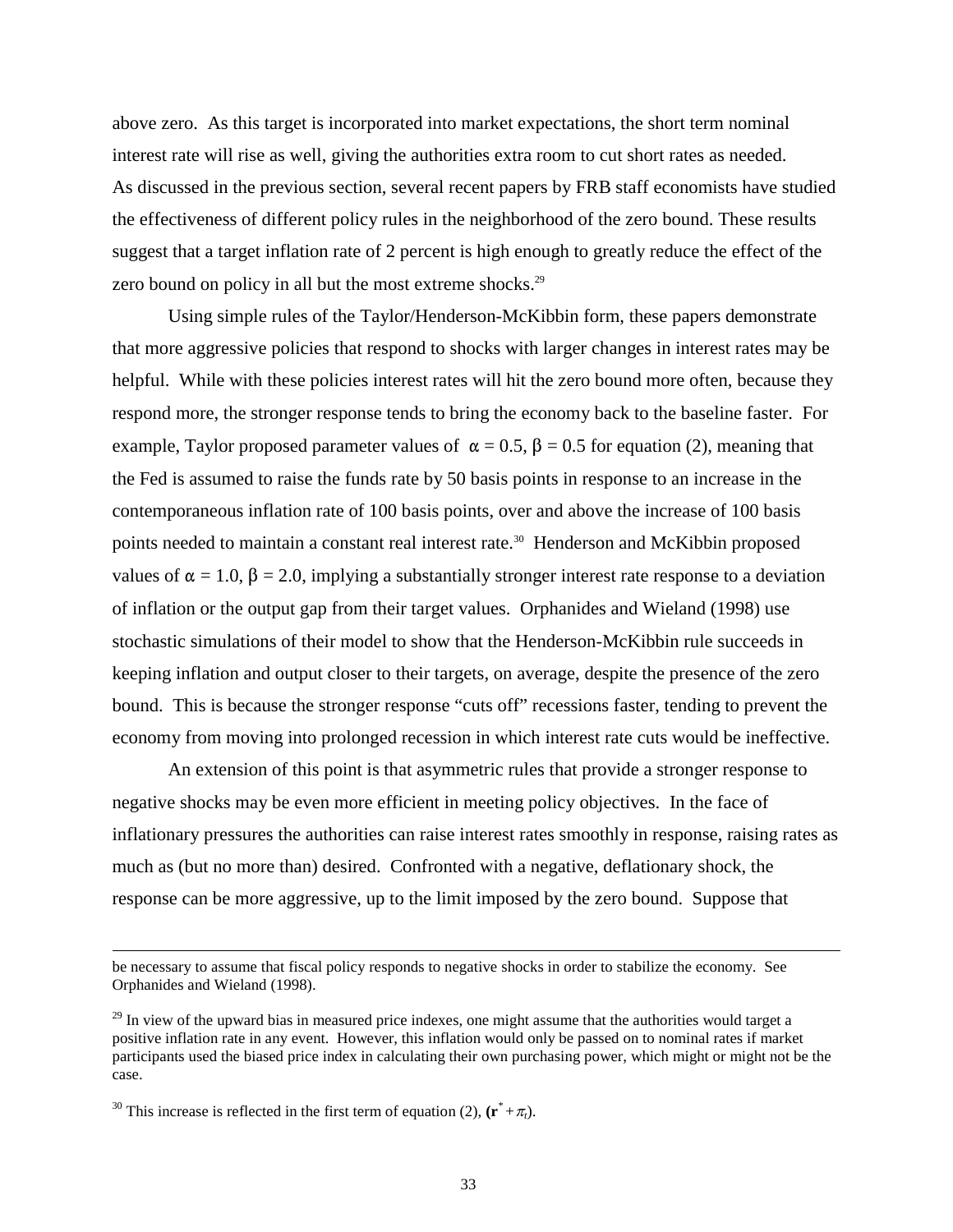absent considerations of the zero bound, the optimal parameters for a policy rule of this type, taking into account the authorities' preferences for trading off the variability of inflation, output, and the interest rate itself, were  $\alpha = 0.5$ ,  $\beta = 0.5$ . At high target inflation rates, the authorities can use this policy rule without regard to the zero bound. At low inflation targets, and therefore low nominal interest rates, the zero bound may bind, and potentially prevent the authorities from stabilizing the economy in the face of large negative shocks. In this case it might be desirable to use, say, the Henderson-McKibbin parameters of  $\alpha = 1.0$ ,  $\beta = 2.0$  when output or inflation fall below target, in order to return to baseline as quickly as possible even at the cost of larger interest rate changes. In the face of a positive shock to output, however, the authorities could respond more moderately, with the Taylor parameters, to limit the variation in interest rates somewhat.

Despite the effectiveness of rules of this type, it remains the case that large negative shocks to demand can push the economy into ongoing deflation in which conventional interest rate policy becomes ineffective. Such a case may require use of alternative policy instruments such as those described earlier, or indeed they may require a more aggressive fiscal intervention in order to stabilize the price level.

### **6. Conclusions**

The experience of the United States during the Great Depression and of Japan at the present time demonstrates the potential for stable (or falling) prices to be associated with nearzero nominal interest rates and, in these cases, with falling real output. In two other cases, the United States in the 1950's and at present, a low and stable inflation rate has been associated with steady real growth and positive nominal rates. While the zero lower bound on nominal rates is potentially a very serious problem for stabilization policy, price stability is often associated with a very prosperous economic environment.

In setting inflation objectives in a regime of near price stability, the authorities must consider a number of factors whose empirical magnitudes may well be country specific. The existence of significant measurement bias in published price indexes suggests that a small positive target for measured inflation corresponds to true price stability, at least in the United States. A low but positive rate of expected inflation may help real wages adjust appropriately and may also reduce the risk that policy will be constrained by the zero lower bound on nominal

34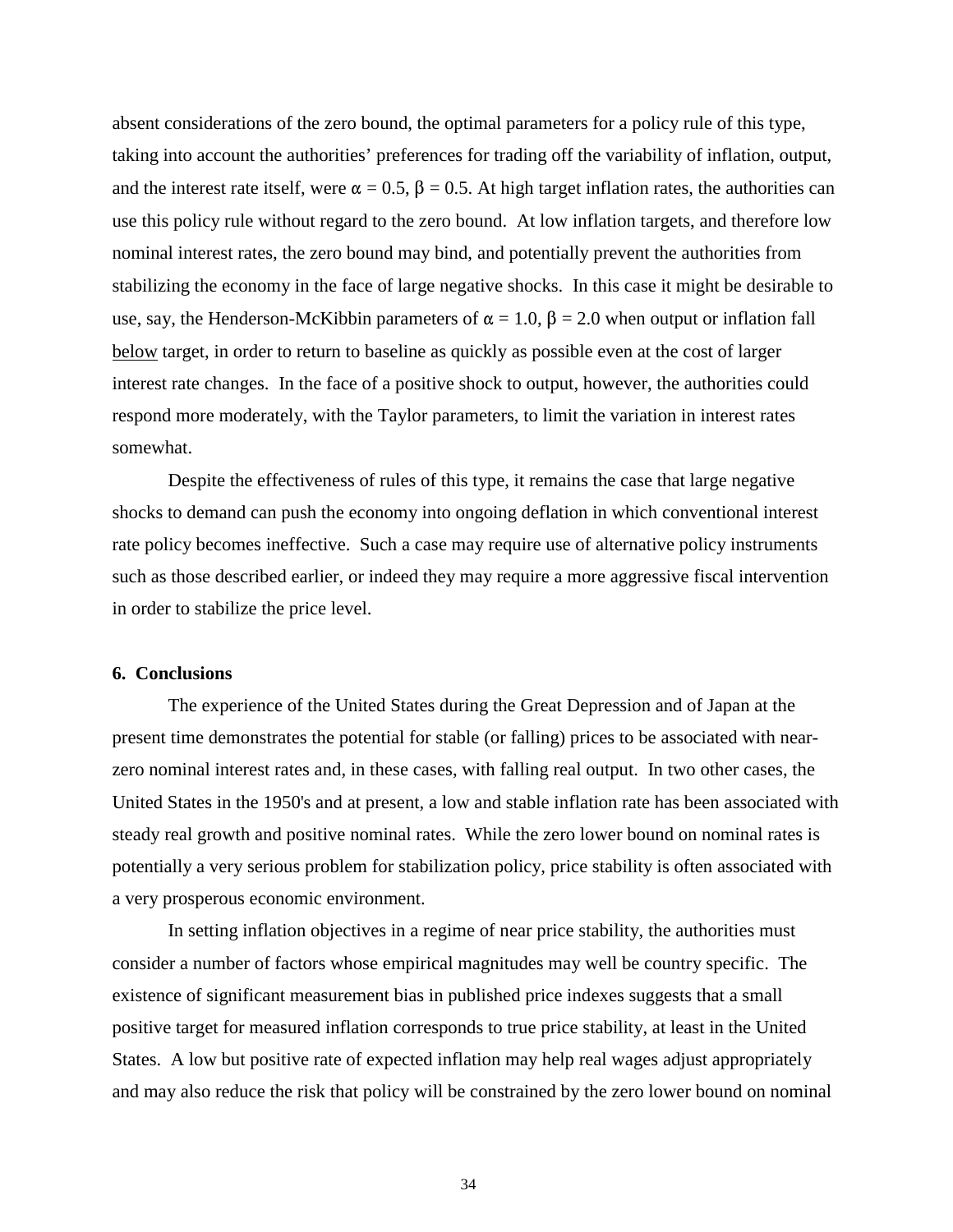interest rates. However, the observed negative correlation between inflation and productivity growth may imply that, relative to low inflation, price stability may raise productivity growth and, by raising real interest rates, make the zero bound a less pressing problem.

The zero lower bound on nominal interest rates is a potentially serious problem, since it means recessions may be longer on average and the risk of a downward deflationary spiral may increase. Empirical analysis using stochastic simulations of macro econometric models has confirmed the significance of these effects for the United States. Alternative policies, such as open market operations in government bonds, or writing options on future short rates, may be effective at the zero lower bound, but ultimately fiscal policy action may be needed to bring the economy out of a deflationary spiral. Historical episodes suggest that a healthy banking sector may play a key role in avoiding problems due to the zero lower bound.

Policy rules, or reaction functions, provide a useful framework for analyzing monetary policy. U.S. policy over the past two decades can be summarized by an estimated equation relating interest rate changes to changes in inflation and the output gap. A stronger response to inflation or output shocks, all else being equal, may help avoid zero lower bound problems by moving the economy more quickly back to baseline. An asymmetric rule that responds more aggressively to deflationary impulses near the zero lower bound may also be appropriate. The choice of policy rule depends on the empirical importance of the factors considered earlier, which may differ from country to country.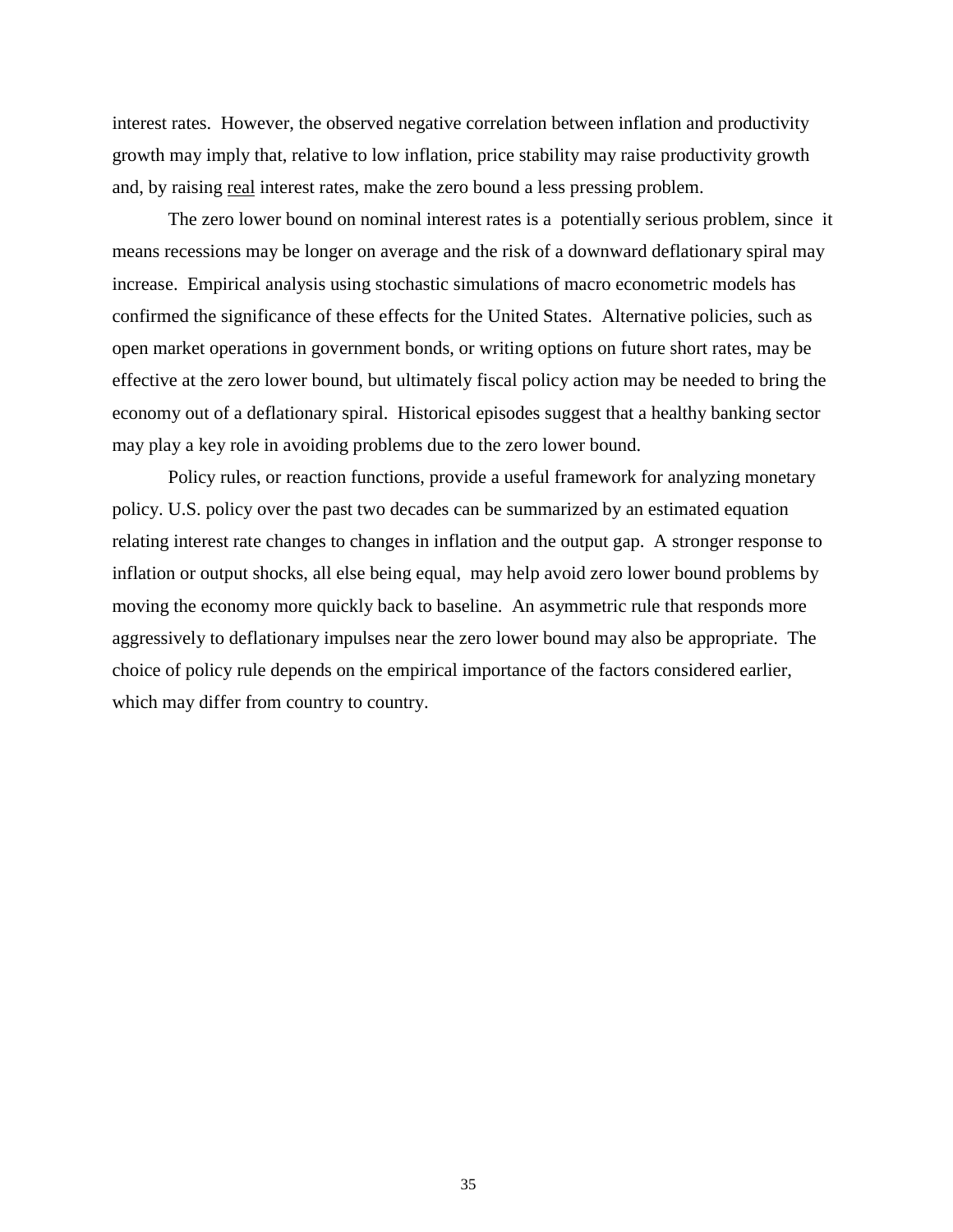## **Bibliography**

*Economic Report of the President* (1999) U.S. Government Printing Office.

*Toward a More Accurate Measure of the Cost of Living.* Final Report of the Advisory Commission to Study the Consumer Price Index.

Akerlof, George, William Dickens and George Perry (1996), " The Macroeconomics of Low Inflation," *Brookings Papers on Economic Activity*, 1, 1-76.

Barro, Robert, and David Gordon. (1983) "Rules, Discretion, and Reputation in a Model of Monetary Policy," *Journal of Monetary Economics* 12, pp. 101-122.

Berkowitz, Jeremy. "Inflation and the Growth of Productivity in the Nonfinancial Corporate Sector", Board of Governors of the Federal Reserve System, unpublished memorandum, September 1997.

Clark, Todd (1997). 'Cross-Country Evidence on Long-Run Growth and Inflation," *Economic Inquiry*, 35(1), January, 70-81.

Clouse, James and Dale Henderson, Athanasios Orphanides, David Small and Peter Tinsley "Monetary Policy When the Nominal Short-Term Interest Rate is Zero, Board of Governors of the Federal Reserve System, working paper in progress.

Cunningham, Alastair W. F, "Measurement Bias in Price Indices: an Application to the UK's RPI," Bank of England Working Paper Series No. 47.

Fischer, Stanley, (1996), "Why Are Central Banks Pursuing Long-Run Price Stability?," in *Achieving Price Stability*, Federal Reserve Bank of Kansas City.

Friedman, Milton (1969), "The Optimal Quantity of Money", in M. Friedman, *The Optimal Quantity of Money and Other Essays*. Chicago: Aldine Publishing Company.

Fuhrer, Jeffrey and Brian Madigan (1997), "Monetary Policy when Interest Rates are Bounded at Zero," *Review of Economics and Statistics*, November.

Hackley, Howard H., Lending Function of the Federal Reserve Banks: A History, Washington, D.C.: Board of Governors of the Federal Reserve System, May 1973.

Henderson, Dale and Warwick J. McKibbin (1993), "A Comparison of Some Basic Monetary Policy Regimes for Open Economies: Implications of Different Degrees of Instrument Adjustment and Wage Persistence", *Carnegie-Rochester Conference Series on Public Policy* (39) 221-318.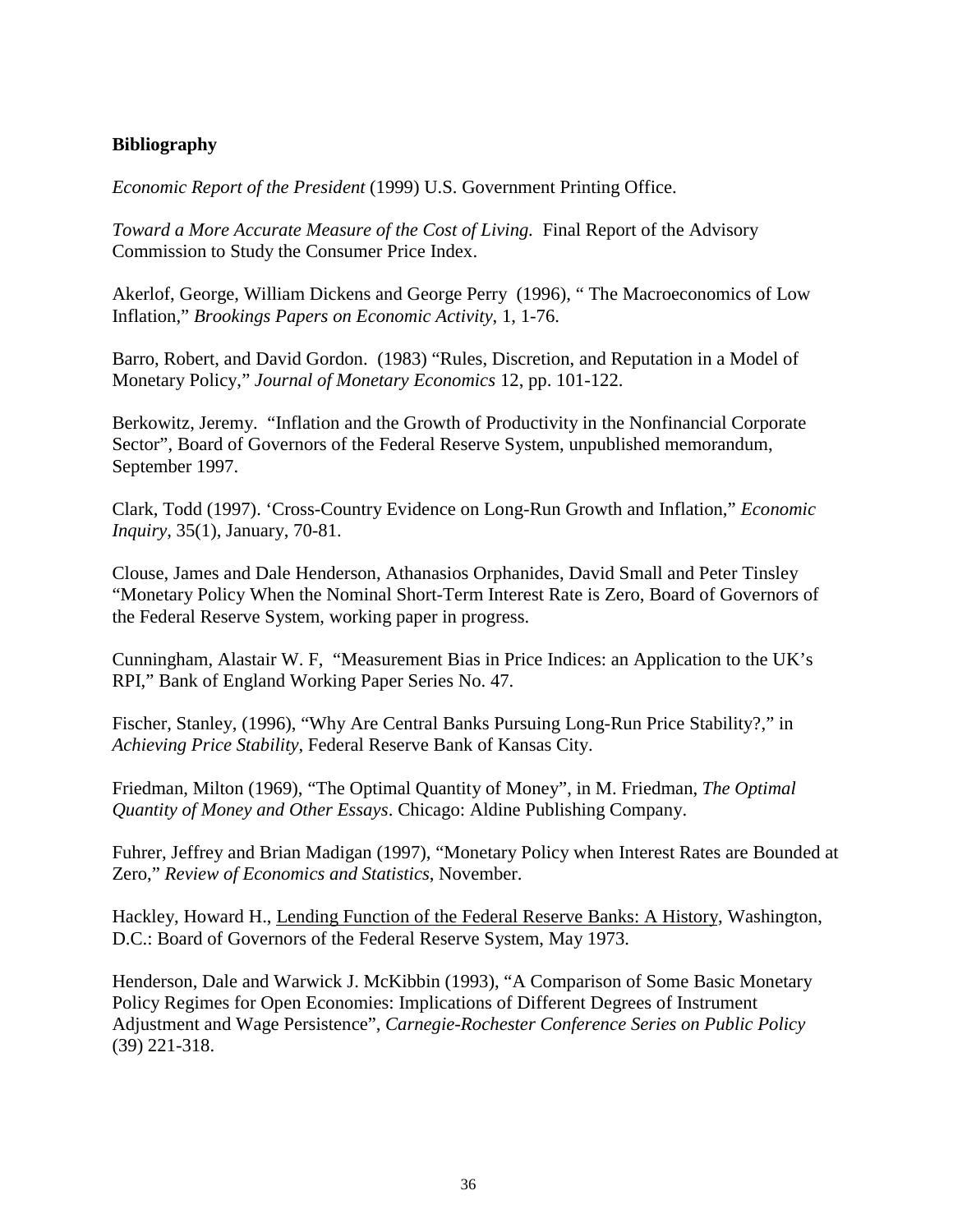Judson, Ruth and Athanasios Orphanides (1999), "Inflation, Volatility and Growth", unpublished manuscript, Washington, DC: Board of Governors of the Federal Reserve System.

Krugman, Paul (1998), "Japan's Trap", available at http://web.mit.edu/krugman/www.

Levin, Andy, Volker Wieland, and John C. Williams (1998), "Robustness of Simple Monetary Policy Rules under Model Uncertainty," *Finance and Economics Discussion Series 98-45.* Washington, DC: Board of Governors of the Federal Reserve System.

Lebow, David, David Stockton, and William Wascher (1995), "Inflation, Nominal Wage Rigidity, and the Efficiency of Labor Markets," Board of Governors of the Federal Reserve System, FEDS working paper No. 94-45.

Lucas, Robert E., Jr. (1976), "Econometric Policy Evaluation: A Critique", *Carnegie-Rochester Conference Series on Public Policy* I:19-46

Orphanides, Athanasios and Volker Wieland (1998), "Price Stability and Monetary Policy Effectiveness when Nominal Interest Rates are Bounded at Zero," *Finance and Economics Discussion Series 98-3.* Washington, DC: Board of Governors of the Federal Reserve System.

Phelps, Edmund(1972), *Inflation Policy and Unemployment Theory*, London: The MacMillan Press Ltd.

Reifschneider, David and John C. Williams (1998), "Three Lessons for Monetary Policy in a Low Inflation Era," Manuscript, Board of Governors of the Federal Reserve System.

Rogoff, K. (1985) "The Optimal Degree of Commitment to an Intermediate Monetary Target," *Quarterly Journal of Economics* 100, pp. 1169-89.

Rudebusch, Glenn and David Wilcox (1994), "Productivity and Inflation: Evidence and Interpretations", Federal Reserve Board (April 1994), memorandum.

Sarel, Michael (1996), "Nonlinear Effects of Inflation on Economic Growth," *IMF Staff Papers*, 43(1), 199-215.

Summers, Lawrence (1991), "How Should Long-Term Monetary Policy Be Determined," *Journal of Money, Credit, and Banking* , 23(3), 625-31, August, Part 2.

Taylor, John B. (1993) "Discretion versus Policy Rules in Practice," Carnegie-Rochester Conference Series on Public Policy, 39, December, 195-214.32.

Tetlow, Robert and John C. Williams (1998), "Implementing Price Stability: Bands, Boundaries and Inflation Targeting," March 1998, Federal Reserve Board staff working paper.

Woelfel, Charles J. (1994), *Encyclopedia of Banking and Finance,* Chicago, Illinois, Probus Publishing Company